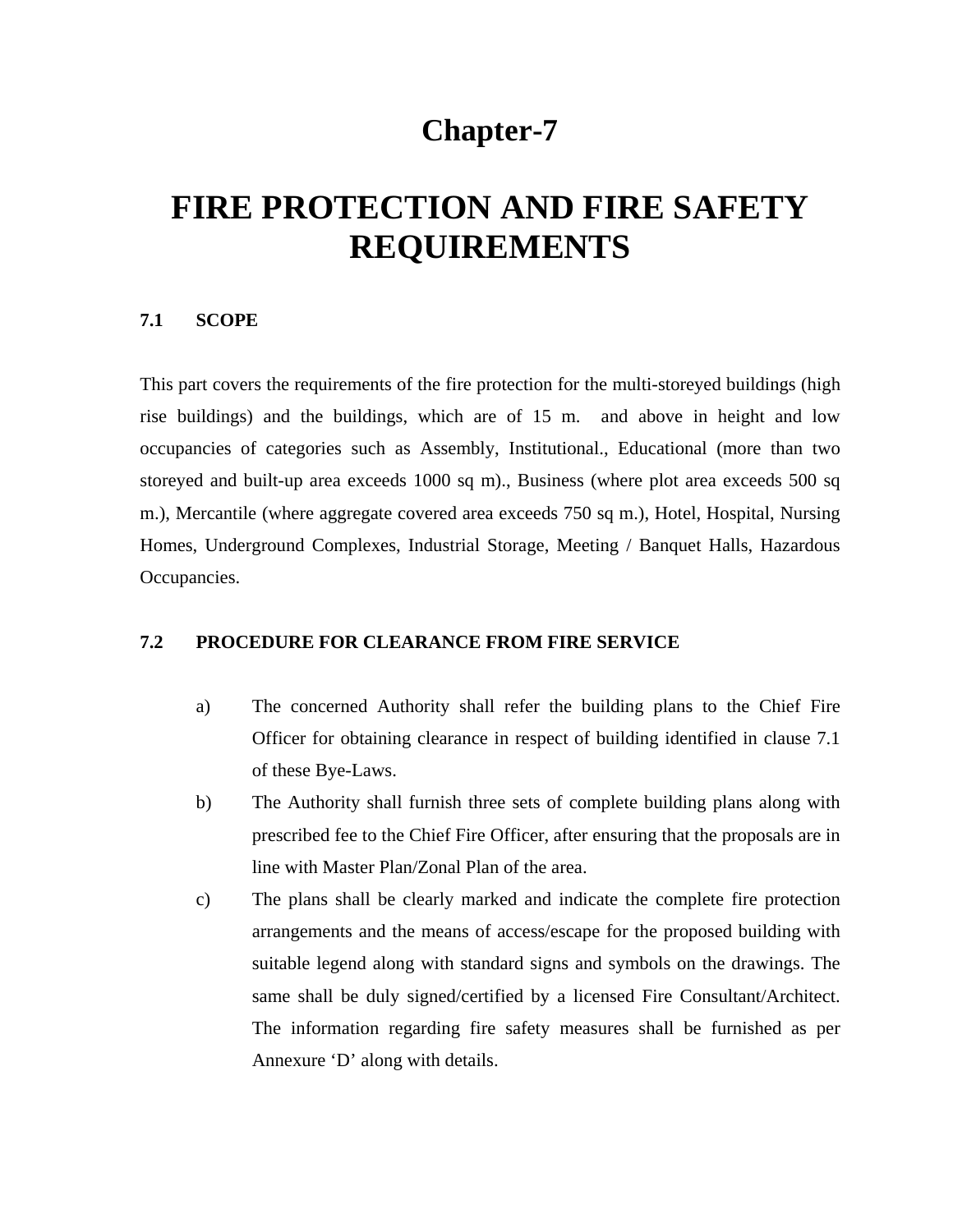- d) The Chief Fire Officer shall examine these plans to ensure that they are in accordance with the provisions of fire safety and means of escape as per these bye- laws and shall forward two sets of plans duly signed for implementation to the building sanctioning Authority.
- e) After completion of fire fighting installations as approved and duly tested and certified by the licensed Fire Consultant / Architect, the Owner/ Builder of the building shall approach the Chief Fire Officer through the concerned Authority for obtaining clearance from fire safety and means of escape point of view. The concerned Authority shall ensure that clearance from Chief Fire Officer has been obtained for the building identified in clause 7.1 before granting the completion certificate.
- f) On receipt of the above request, the Chief Fire Officer shall issue the No Objection Certificate from fire safety and means of escape point of view after satisfying himself that the entire fire protection measures are implemented and functional as per approved plans.
- g) Any deficiencies observed during the course of inspection shall be communicated to the Authority for rectification and a copy of the same shall be forwarded to the concerned building owner /builder.

## **7.3 RENEWAL OF FIRE CLEARANCE**

On the basis of undertaking given by the Fire Consultant / Architect, the Chief Fire Officer shall renew the fire clearance in respect of the following buildings on annual basis:-

- 1) Public entertainment and assembly
- 2) Hospitals
- 3) Hotels
- 4) Under ground shopping complex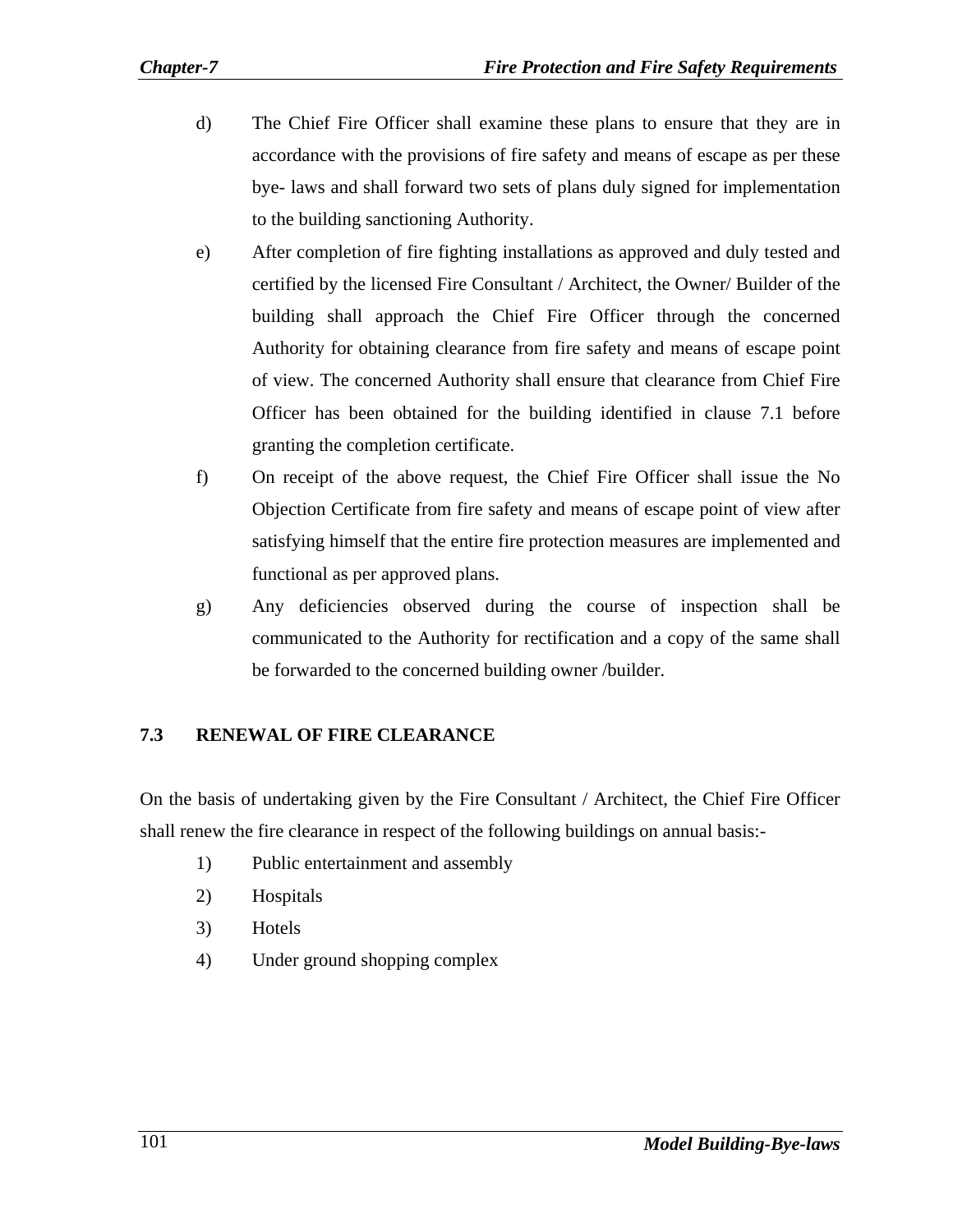#### **7.4 FEE**

a) For augmentation of fire service facilities for effecting rescue/fire fighting operation in high rise building, fee payable to Chief Fire Officer by the applicant(s) along with sets of plans for obtaining the No Objection Certificate shall be as prescribed by the Authority.

#### **7.5 FIRE CONSULTANT**

The Architect of the project will be responsible for making provisions for fire protection and fire fighting measure as provided in this Chapter and for that she / he may consult an expert in this field, as in case of other professionals for structural, sanitary and others.

### **7.6 TERMINOLOGY**

For the purpose of this Chapter all the technical terms shall have the meaning as defined in National Building Code of India, Part-IV, Fire Protection as amended from time to time but for the terms which are defined otherwise in these bye-Laws.

#### **7.7 GENERAL**

The Chief Fire Officer may insist on suitable provisions in the building from fire safety and means of escape point of view depending on the occupancy, height or on account of new developments creating special fire hazard, in addition to the provision of these building bye laws and part IV (Fire Protection) of National Building Code of India

#### **7.8 MEANS OF ACCESS**

As provided in Building Bye-Laws 4.7.

**7.8.1** *Provisions of Exterior Open Spaces around the Building :*As provided in building bye laws *4.9.4.*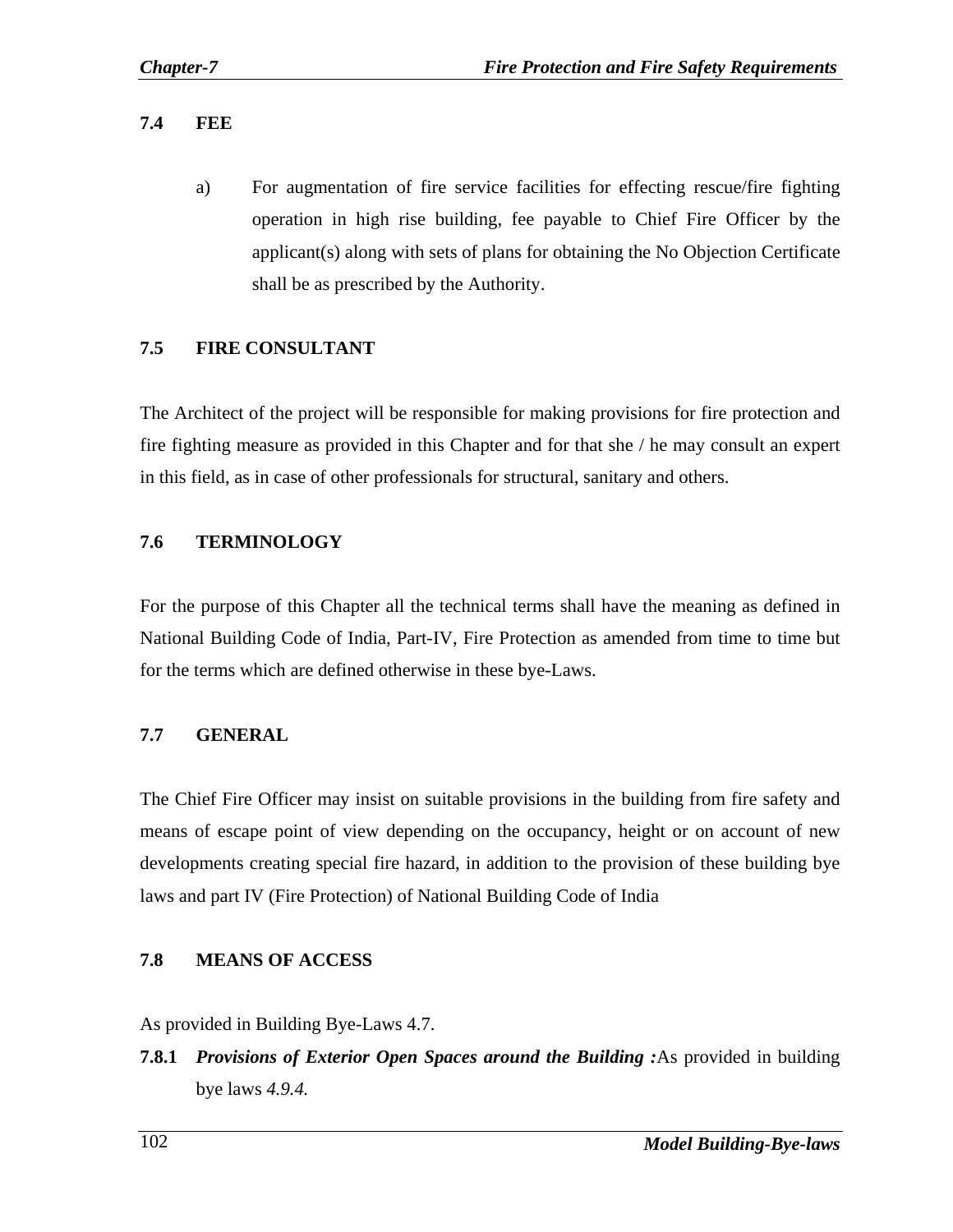## **7.9 EXIT REQUIREMENT**

As provided in Building Bye-Laws 4.8.

- **7.9.1** *Type of Exits: As* provided in Building Bye-Laws 4.8.1
- **7.9.2** *Number of Size of Exits: As* provided in Building Bye-Laws 4.8.2
- **7.9.3** *Arrangements of Exits:* As provided in Building Bye-Laws 4.8.3
- **7.9.4** *Occupant Load:* As provided in Building Bye-Laws 4.1
- **7.9.5** *Capacity of Exit:* As provided in Building Bye-Laws 4.8.4
- **7.9.6** *Staircase Requirements: As* provided in Building Bye-Laws 4.8.5
- **7.9.7** *Minimum Width Provision for Stairways:* As provided in Building Bye-Laws 4.8.6
- **7.9.8** *Minimum Width Provision for Passageway/Corridors:* As provided in Building Bye-Laws 4.8.7
- **7.9.9** *Doorways:* As provided in Building Bye-Laws 4.8.8
- **7.9.10** *Stairways:* As provided in Building Bye-Laws 4.8.9
- **7.9.11** *Fire Escapes or External Stairs:* 
	- a) Fire escape shall not be taken into account while calculating the number of staircases for a building.
	- b) All fire escapes shall be directly connected to the ground.
	- c) Entrance to the fire escape shall be separate and remote from internal staircase.
	- d) The route to fire escape shall be free of obstructions at all times except the doorway leading to the fire escape which shall have the required fire resistance.
	- e) Fire escape shall be constructed of non-combustible materials.
	- f) Fire escape stairs shall have straight flight not less than 125 cm wide with 25 cm treads and risers not more than 19 cm.
	- g) Handrails shall be at a height not less than 100 cm.
	- h) Fire escape staircase in the mercantile, business, assembly, hotel buildings above 24 m. height shall be a fire tower and in such a case width of the same shall not be less than the width of the main staircase. No combustible material shall be allowed in the fire tower.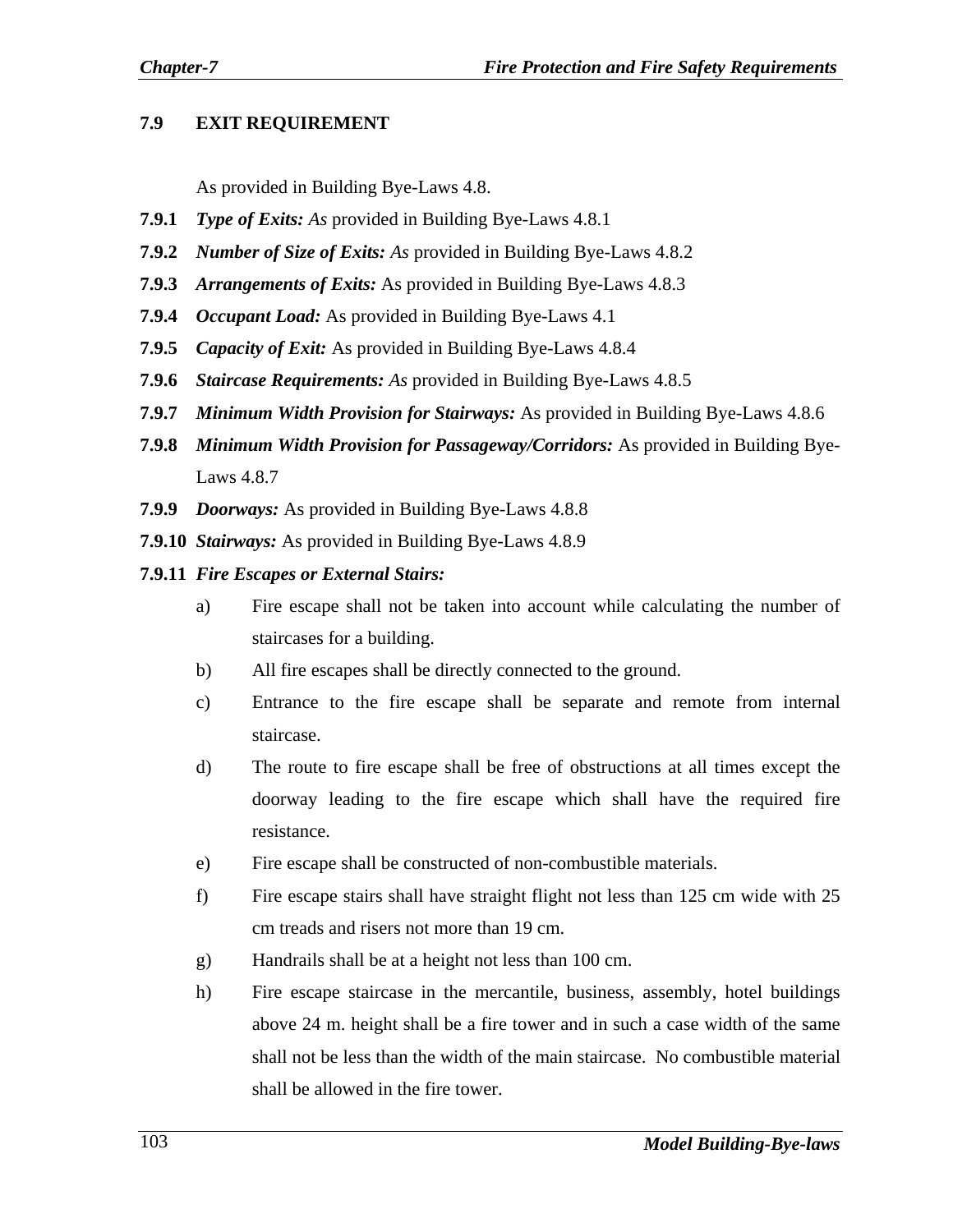## *7.9.12 Spiral Stairs*

- a) The use of spiral staircase shall be limited to low occupant load and to a building height 9 m.
- b) A spiral stair shall not be less than 150 cm in diameter and shall be designed to give the adequate headroom.

## **7.9.13** *Staircase Enclosures*

- a) The external enclosing walls of the staircase shall be of the brick or the R.C.C. construction having fire resistance of not less than two hours. All enclosed staircases shall have access through self-closing door of one-hour fire resistance. These shall be single swing doors opening in the direction of the escape. The door shall be fitted with the check action door closers.
- b) The staircase enclosures on the external wall of the building shall be ventilated to the atmosphere at each landing.
- c) Permanent vent at the top equal to the 5% of the cross sectional area of the enclosure and openable sashes at each floor level with area equal to 1 to 15% of the cross sectional area of the enclosure on external shall be provided. The roof of the shaft shall be at least 1 m. above the surrounding roof. There shall be no glazing or the glass bricks in any internal closing wall of staircase. If the staircase is in the core of the building and cannot be ventilated at each landing, a positive of 5-mm. w.g. by an electrically operated blower/blowers shall be maintained.
- d) The mechanism for pressurizing the staircase shaft shall be so installed that the same shall operate automatically on fire alarm system/sprinkler system and be provided with manual operation facilities.

## *7.9.14 Ramps*

a) Ramps of slope of not more than 1 in 10 may be substituted for and shall comply with all the applicable requirements of all required stairways as to enclosure capacity and limiting dimensions. Larger slopes shall be provided for special uses but in no case greater than 1 in 8. For all slopes exceeding 1 in 10 and where the use is such as to involve danger of slipping, the ramp shall be surfaced with approved non-slipping material.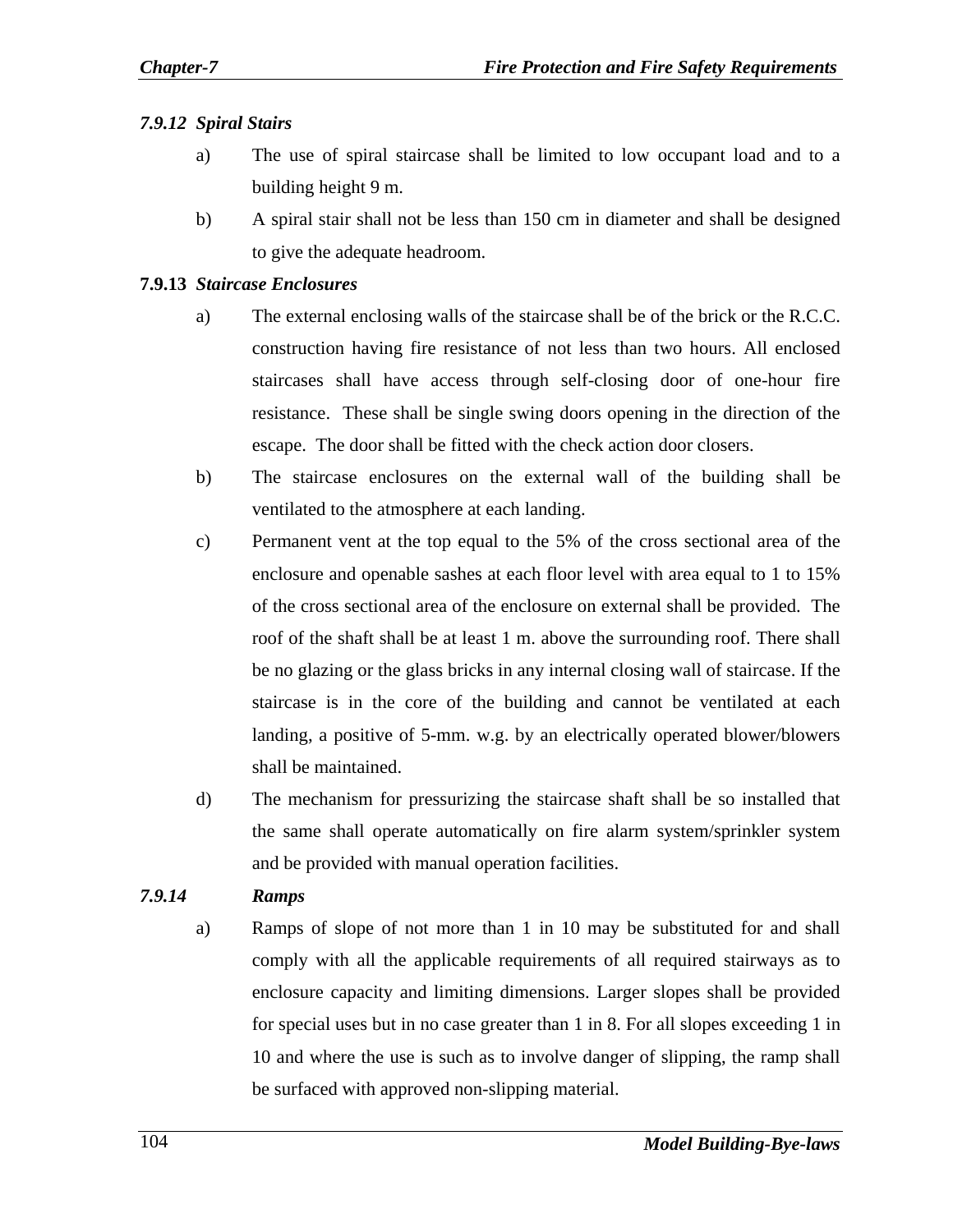- b) The minimum width of the ramps in the Hospitals shall be 2.4 m. and in the basement using car parking shall be 6.0 m.
- c) Handrails shall be provided on both sides of the ramp.
- d) Ramp shall lead directly to outside open space at ground level or courtyards of safe place.
- e) For building above 24.0 m. in height, access to ramps from any floor of the building shall be through smoke fire check door.
- f) In case of nursing homes, hospitals etc. area exceeding 300 sq m. at each floor one of the exit facility shall be a ramp of not less than 2.4 m. in width.

### **7.10 PROVISION OF LIFTS**

- a) Provision of the lifts shall be made for all multi-storeyed building having a height of 15.0 m. and above.
- b) All the floors shall be accessible for 24 hrs. by the lift. The lift provided in the buildings shall not be considered as a means of escape in case of emergency.
- c) Grounding switch at ground floor level to enable the fire service to ground the lift car in case of emergency shall also be provided.
- d) The lift machine room shall be separate and no other machinery be installed in it.

#### *7.10.1 Lift Enclosure/lift*

General requirements shall be as follows

- a) Walls of lift enclosures shall have a fire rating of two hours. Lift shafts shall have a vent at the top of area not less than 0.2 sq m.
- b) Lift motor room shall be located preferably on top of the shaft and separated from the shaft by the floor of the room.
- c) Landing door in lift enclosures shall have a fire resistance of not less than one hour.
- d) The number of lifts in one lift bank shall not exceed four. A wall of two hours fire rating shall separate individual shafts in a bank.
- e) Lift car door shall have a fire resistance rating of 1 hour.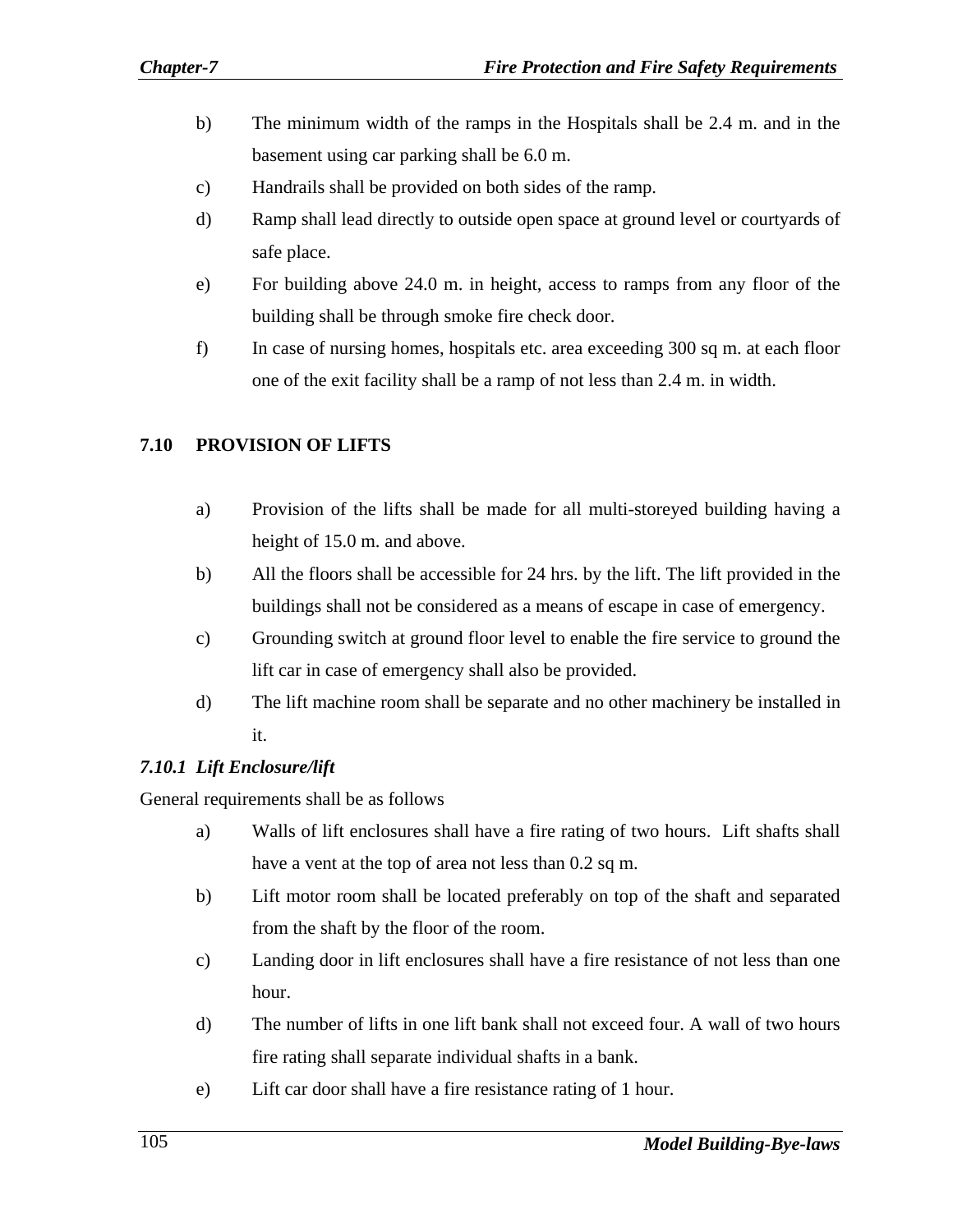- f) For buildings 15.0 m. and above in height, collapsible gates shall not be permitted for lifts and solid doors with fire resistance of at least one hour shall be provided.
- g) If the lift shaft and lobby is in the core of the building a positive pressure between 25 and 30 pa shall be maintained in the lobby and a possible pressure of 50 pa shall be maintained in the lift shaft. The mechanism for the pressurization shall act automatically with the fire alarm/sprinkler system and it shall be possible to operate this mechanically also.
- h) Exit from the lift lobby, if located in the core of the building, shall be through a self-closing fire smoke check door of one-hour fire resistance.
- i) Lift shall not normally communicate with the basement. If however, lifts are in communication, the lift lobby of the basement shall be pressurized as in  $(g)$ with self closing door as in  $(h)$ .
- j) Grounding switch (es), at ground floor level shall be provided to enable the fire service to ground the lifts.
- k) Telephone/talk back communication facilities may be provided in lift cars for communication system and lifts shall be connected to the fire control room of the building.
- l) Suitable arrangements such as providing slope in the floor of the lift lobby shall be made to prevent water used during fire fighting, etc at any landing from entering the lift shafts.
- m) A sign shall be posted and maintained on every floor at or near the lift indicating that in case of fire, occupants shall use the stairs unless instructed otherwise. The sign shall also contain a plan for each floor showing the location of the stairways. Floor marking shall be done at each floor on the wall in front of the lift-landing door.
- n) Alternate power supply shall be provided in all the lifts.

## *7.10.2 Fire Lift*

Following details shall apply for a fire lift in addition to above requirements: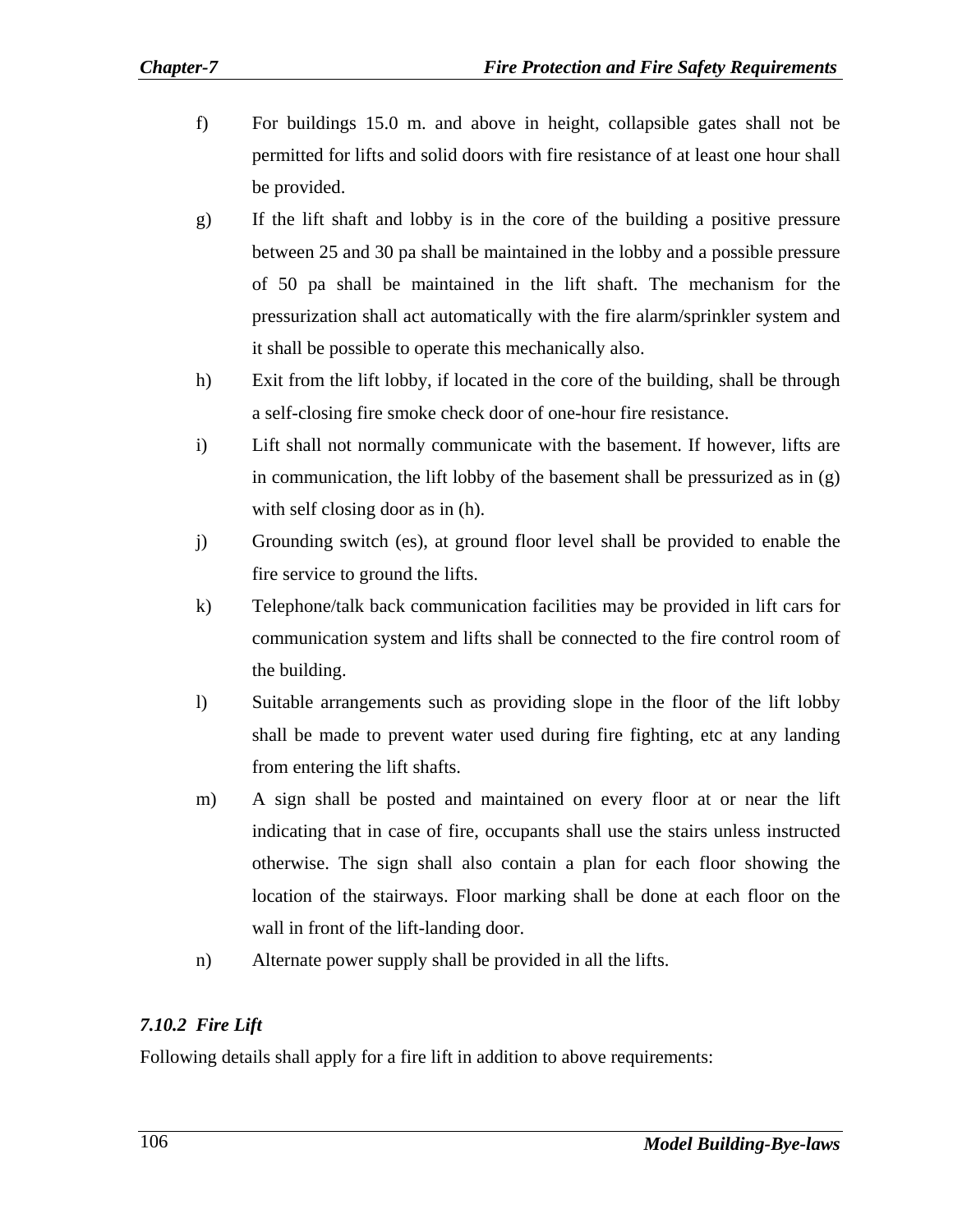- a) To enable fire service personnel to reach the upper floors with the minimum delay, one or more of the lifts shall be so designed so as to be available for the exclusive use of the fireman in an emergency and be directly accessible to every dwelling/lettable floor space on each floor.
- b) The lift shall have a floor area of not less than 1.4 sq.mt. It shall have a loading capacity of not less than 545 kg. (8 persons lift) with automatic closing doors.
- c) The electric supply shall be on a separate service from electric supply mains in a building and the cables run in a route safe from fire, that is within a lift shaft. Lights and fans in the elevator having wooden paneling or sheet steel construction shall be operated on 24-volt supply.
- d) In case of failure of normal electric supply, it shall automatically switchover to the alternate supply. For apartment houses, this changeover of supply could be done through manually operated changeover switch. Alternatively, the lift should be so wired that in case of power failure, it comes down at the ground level and comes to stand still with door open.
- e) The operation of a fire lift shall by a single toggle of two-button switch situated in a glass-fronted box adjacent to the lift at the entrance level. When the switch is on landing; call points will become inoperative and the lift will be on car control only or on a priority control device. When the switch is off, the lift will return to normal working. This lift can be used by the occupants in normal times.
- f) The words 'F1RE LIFT' shall be conspicuously displayed in fluorescent paint on the lift landing doors at each floor level.
- g) The speed of the fire lift shall be such that it can reach to the top floor from ground level within one minute.

## **7.11 BASEMENT**

As provided in Chapter- 3 and Building Bye-Laws 4.5.5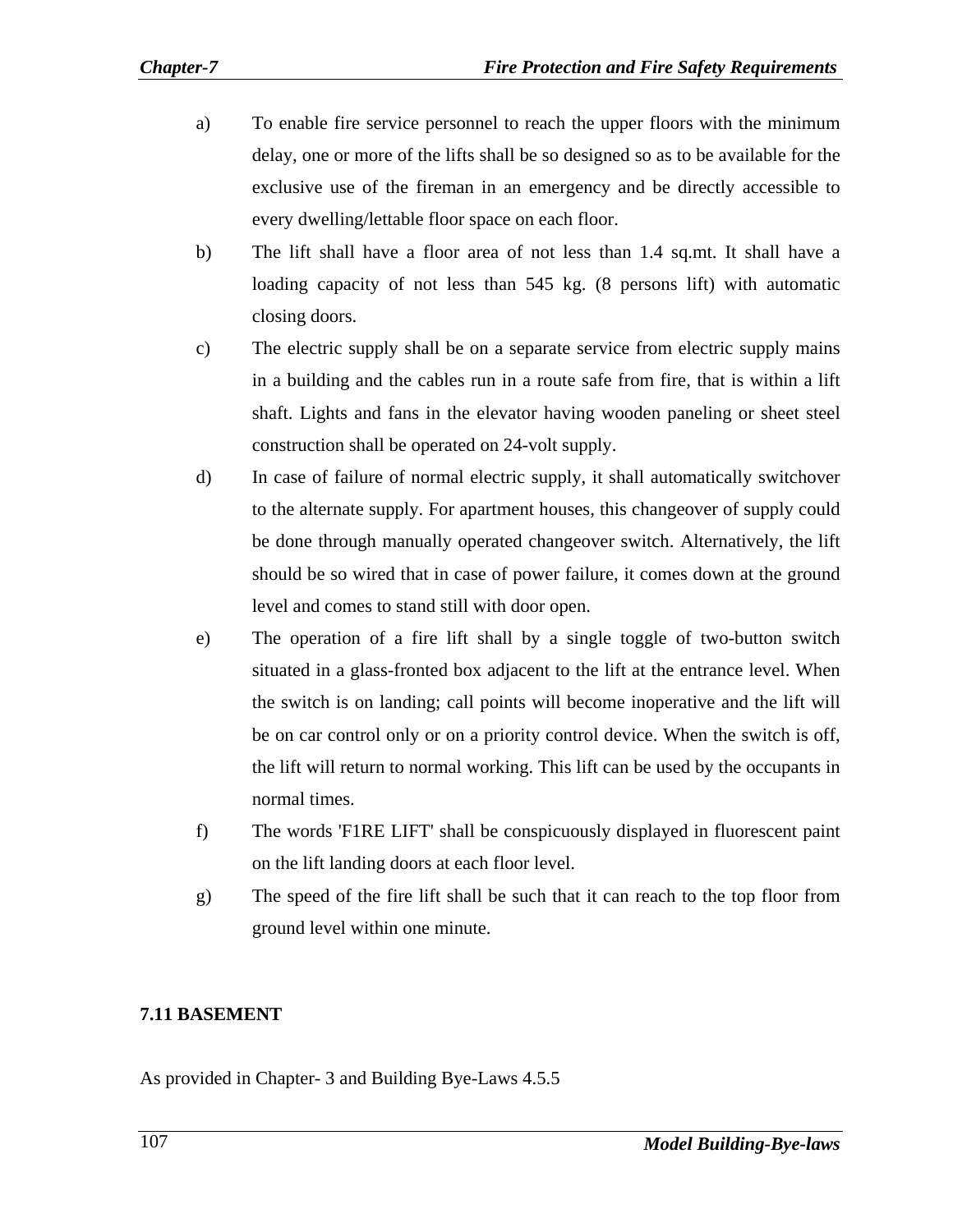#### *7.11.1 Requirements*

- i) The access to the basement shall be either from the main or alternate staircase providing access and exit from higher floors. Where the staircase is continue the same shall be enclosed type serving as a fire separation from the basement floor and higher floors. Open ramps shall be permitted if they are constructed within the building line subject to the provision of the (iv).
- ii) In case of basement for office, sufficient number of exit ways and access ways shall be provided with a travel distance not more than 15.0 m. The travel distance in case of dead-end shall be 7.5 m.
- iii) The basement shall be partitioned and in no case compartment shall be more than 500 sq m. and less than 50 sq m. area except parking. Each compartment shall have ventilation standards as laid down in Bye-Laws separately and independently. The partition shall be made in consultation with Chief Fire Officer.
- iv) The first basement (immediately below ground level) can be used for services/parking/other permissible services. Lower basement, if provided, shall exclusively be used for car parking only.
- v) Each basement shall be separately ventilated. Vents with cross-sectional area (aggregate) not less than 2.5 percent of the floor area spread evenly round the perimeter of the basement shall be provided in the form of grills or breakable starboard lights or pavement lights or by way of shafts. Alternatively a system of air inlets shall be provided at basement floor level and smoke outlets at basement ceiling level. Inlets and extracts may be terminated at ground level with starboard or pavement lights as before. But ducts to convey fresh air to the basement floor level have to be laid. Starboard and pavement lights should be in positions easily accessible to the firemen and clearly marked "SMOKE OUTLET" or AIR INLET" with an indication of area served at or near the opening.
- vi) The staircase of basement shall be of enclosed type having fire resistance of not less than two hours and shall be situated at the periphery of the basement to be entered at ground level only from the open air and in such positions that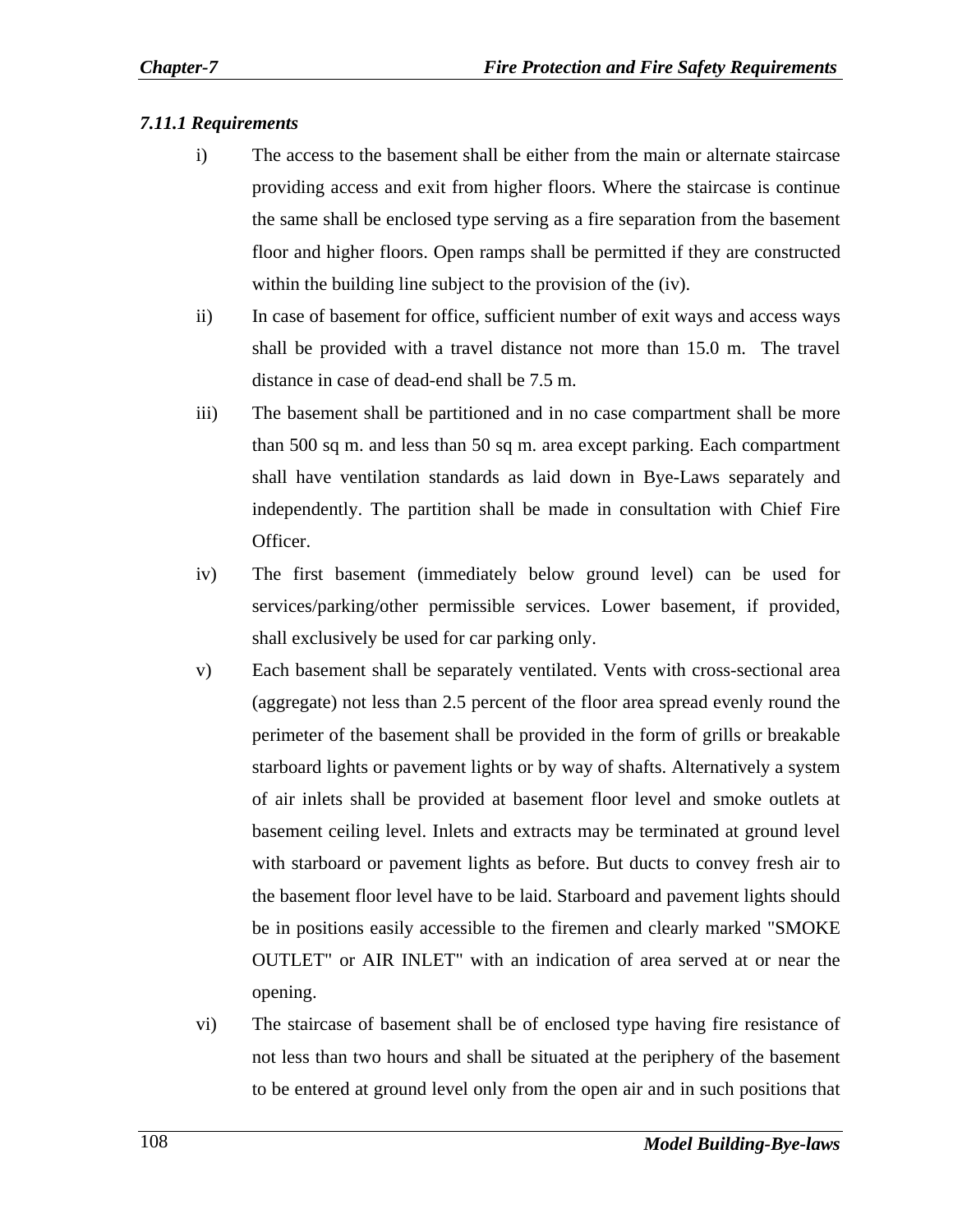smoke from any fire in the basement shall not obstruct any exit serving the ground and upper stories of the building and shall communicate with basement through a lobby provided with fire resisting self closing door of one hour rating. In case of basement being used as car parking only, the travel distance shall be 45 m.

- vii) In multi-storeyed basements, intake duct may serve all basements levels, but each basement and basement compartment shall have separate smoke outlet duct or ducts. Mechanical extractors for smoke venting system from lower basement levels shall also be provided. The system shall be of such design as to operate on actuation of smoke, heat sensitive detectors/sprinklers, if installed, and shall have a considerably superior performance compared to the standard units. It shall also have an arrangement to start it manually.
- viii) Mechanical extractors shall have an internal locking arrangement so that extractors shall continue to operate and supply fans shall stop automatically with the actuation of fire detectors. Mechanical extractors shall be designed to permit 30 air changes per hour in case of fire or distress call. However, for normal operation, only 30 air changes or any other convenient factor can be maintained.
- ix) Mechanical extractors shall have an alternate source of power supply.
- x) Ventilating ducts shall be integrated with the structure and made out of brick masonry or RCC as far as possible and when this duct crosses the transformer area of electrical switchboard, fire dampers shall be provided.
- xi) Kitchens working on gas fuel shall not be permitted in basement/subbasement.
- xii) If cutouts are provided from basement to the upper floors or to the atmosphere, all side cutout openings in the basements shall be protected by sprinkler heads at closed spacing so as to form a water curtain in the event of a fire.
- xiii) Dewatering pump shall be provided in all basements.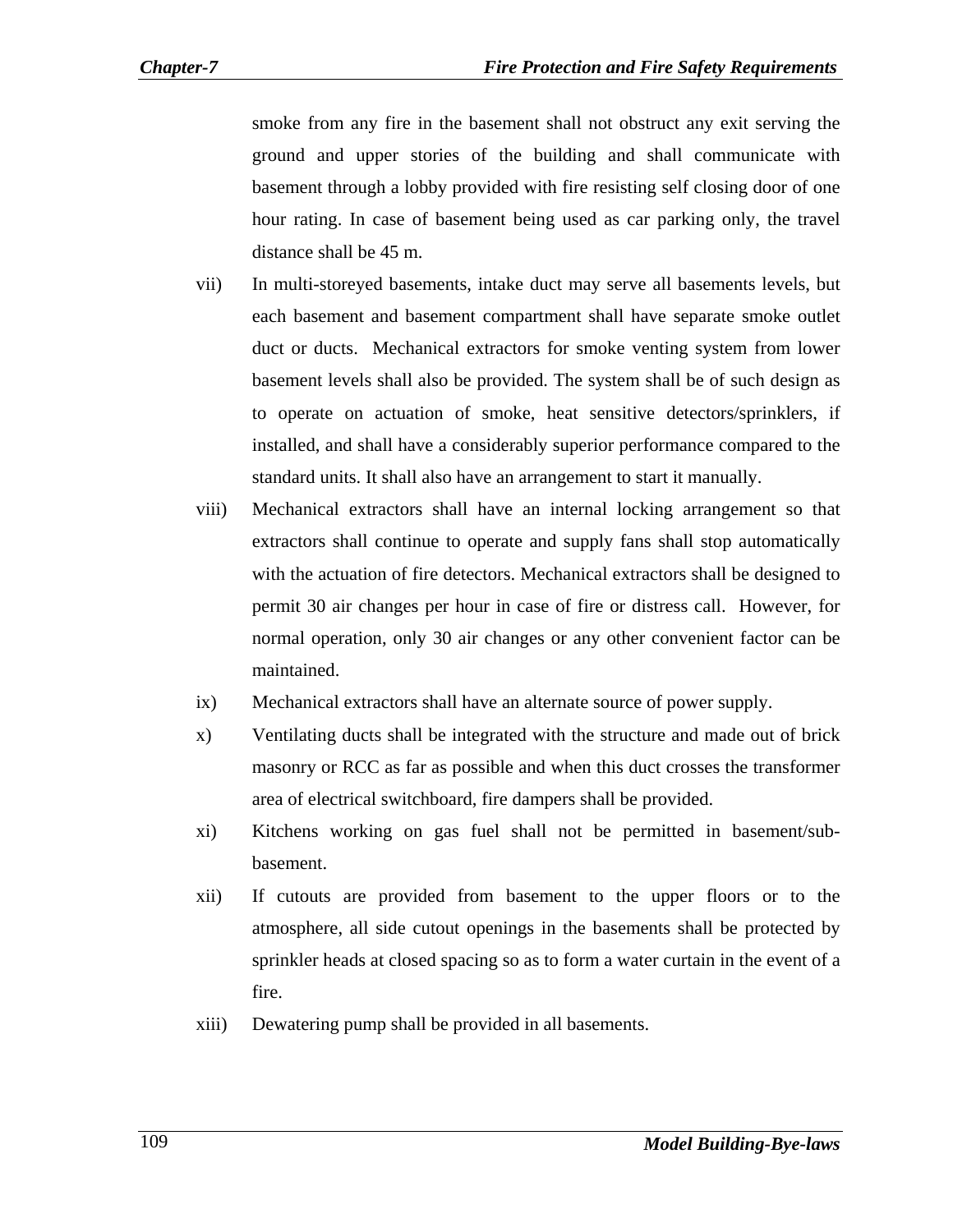### **7.12 PROVISION OF HELIPAD**

All high-rise buildings 50 m. and above shall have provision for a Helipad on the terrace. The same shall be approved by the Authority.

#### **7.13 SERVICE DUCTS/REFUGE CHUTE**

- a) Service duct shall be enclosed by walls and door, if any, of 2 hours fire rating. If ducts are larger than 10 sq m. the floor should seal them, but provide suitable opening for the pipes to pass through, with the gaps sealed.
- b) A vent opening at the top of the service shaft shall be provided between onefourth and one-half of the area of the shaft. Refuge chutes shall have an outlet at least of wall of non-combustible material with fire resistance of not less than two hours. They shall not be located within the staircase enclosure or service shafts or air-conditioning shafts. Inspection panel and door shall be tight fitting with 1 hour fire resistance; the chutes should be as far away as possible form exits.
- c) Refuge chutes shall not be provided in staircase walls and A/C shafts etc.

## **7.14 ELECTRICAL SERVICES**

Electrical Services shall conform to the following:

- a) The electric distribution cables/wiring shall be laid in a separate duct shall be sealed at every floor with non-combustible material having the same fire resistance as that of the duct. Low and medium voltage wiring running in shaft and in false ceiling shall run in separate conduits.
- b) Water mains, telephone wires, inter-com lines, gas pipes or any other service lines shall not be laid in ducts for electric cables.
- c) Separate conduits for water pumps, lifts, staircases and corridor lighting and blowers for pressuring system shall be directly from the main switch panel and these circuits shall be laid in separate conduit pipes, so that fire in one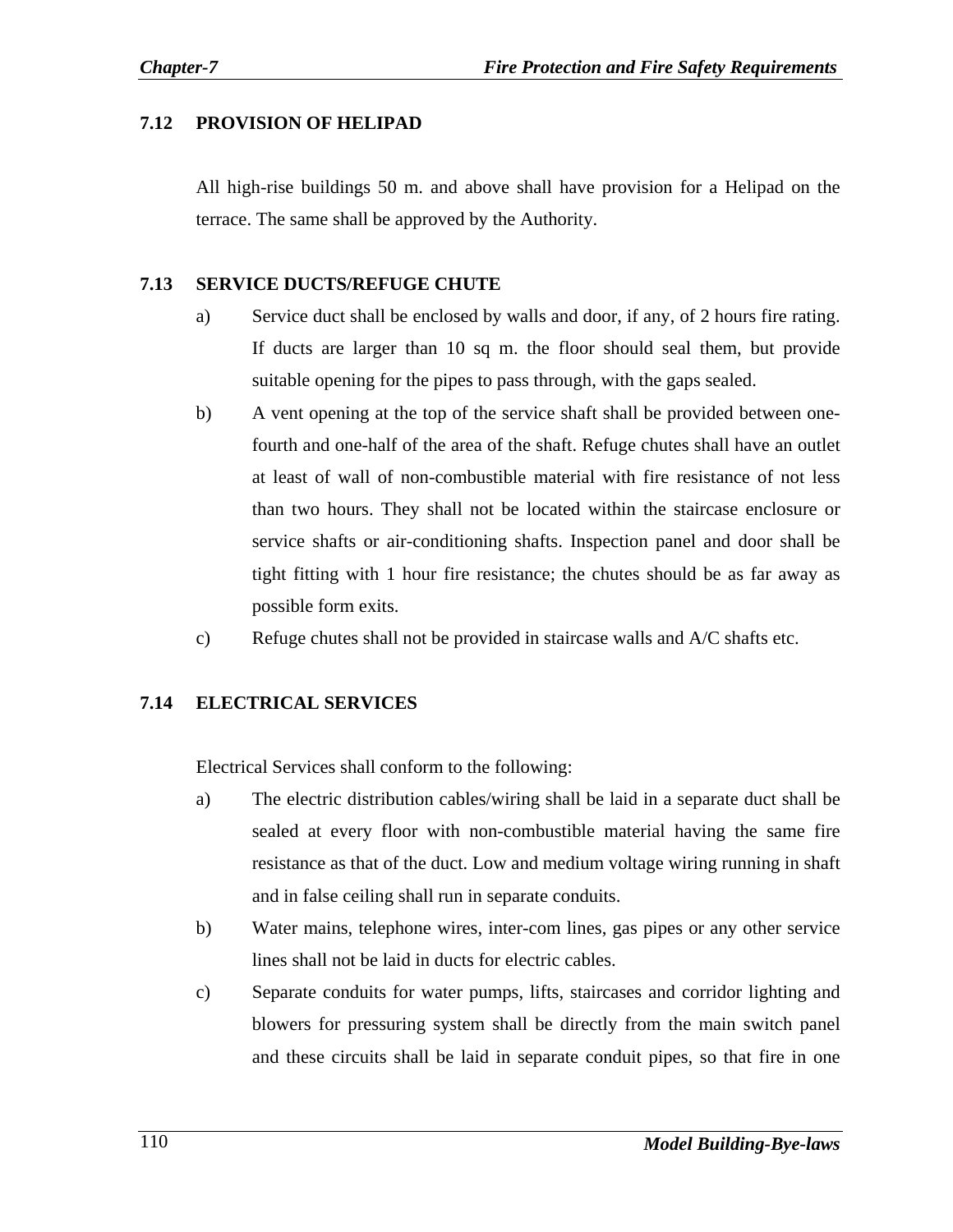circuit will not affect the others. Master switches controlling essential service circuits shall be clearly labeled.

- d) The inspection panel doors and any other opening in the shaft shall be provided with airtight fire doors having fire resistance of not less then 1 hour.
- e) Medium and low voltage wiring running in shafts, and within false ceiling shall run in metal conduits. Any 230 voltage wiring for lighting or other services, above false ceiling should have 660V grade insulation. The false ceiling including all fixtures used for its suspension shall be of noncombustible material.
- f) An independent and well-ventilated service room shall be provided on the ground floor with direct access from outside or from the corridor for the purpose of termination of electrical supply from the licenses service and alternative supply cables. The doors provided for the service room shall have fire resistance of not less than 1 hour
- g) MCB and ELCB shall be provided for electrical circuit.

## **7.15 STAIRCASE AND CORRIDOR LIGHTS**

The staircase and corridor lighting shall be on separate circuits and shall be independently connected so that it could be operated by one switch installation on the ground floor easily accessible to fire fighting staff at any time irrespective of the position of the individual control of the light points, if any. It should be of miniature circuit breaker type of switch so as to avoid replacement of fuse in case of crisis.

- a) Staircase and corridor lighting shall also be connected to alternate source of power supply.
- b) Suitable arrangement shall be made by installing double throw switches to ensure that the lighting installed in the staircase and the corridor does not get connected to two sources of supply simultaneously. Double throw switch shall be installed in the service room for terminating the stand by supply.
- c) Emergency lights shall be provided in the staircase and corridor.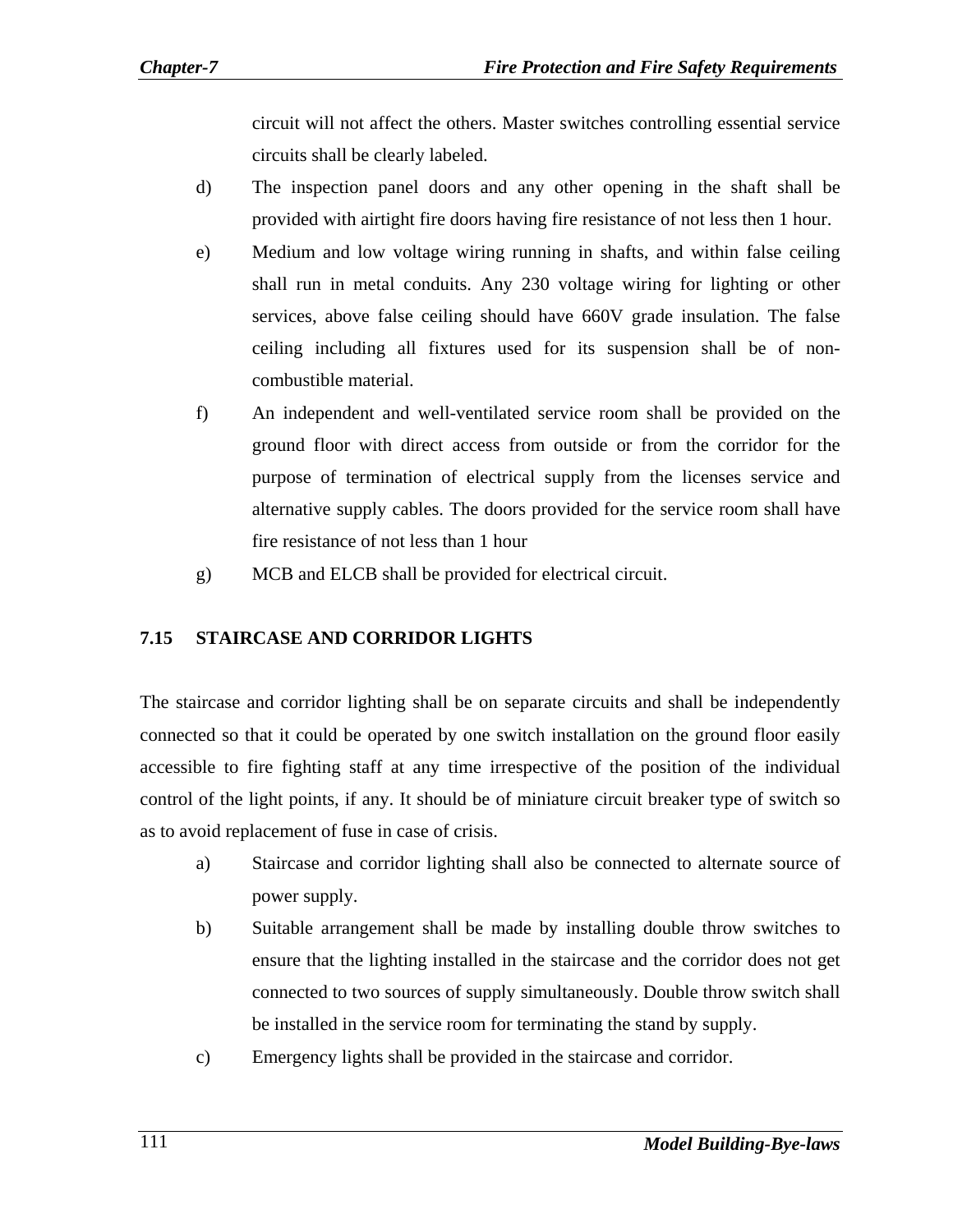#### **7.16 AIR-CONDITIONING**

- a) Air- conditioning system should be installed and maintained so as to minimise the danger of spread of fire, smoke or fumes thereby from one floor of fire area to another or from outside into any occupied building or structure.
- b) Air -Conditioning systems circulating air to more than one floor area should be provided with dampers designed to close automatically in case of fire and thereby prevent spread of fire or smoke. Such a system should also be provided with automatic controls to stop fans in case of fire, unless arranged to remove smoke from a fire, in which case these should be designed to remain in operation.
- c) Air- conditioning system serving large places of assembly (over one thousand persons), large departmental stores, or hostels with over 100 rooms in a single block should be provided with effective means for preventing circulation of smoke through the system in the case of fire in air filters or from other sources drawn into the system even though there is insufficient heat to actuate heat smoke sensitive devices controlling fans or dampers. Such means shall consist of approved effective smoke sensitive controls.

#### **7.16.1 Air- Conditioning should conform to the following:**

- a) Escape routes like staircase, common corridors, lift lobbies; etc should not be used as return air passage.
- b) The ducting should be constructed of metal in accordance with BIS 655:1963
- c) Wherever the ducts pass through fire walls or floor, the opening around the ducts should be sealed with fire resisting material of same rating as of walls / floors.
- d) Metallic ducts should be used even for the return air instead of space above the false ceiling.
- e) The material used for insulating the duct system (inside or outside) should be of flame resistant (IS 4355: 1977) and non- conductor of heat.
- f) Area more than 750 sq m. on individual floor should be segregated by a firewall and automatic fire dampers for isolation should be provided.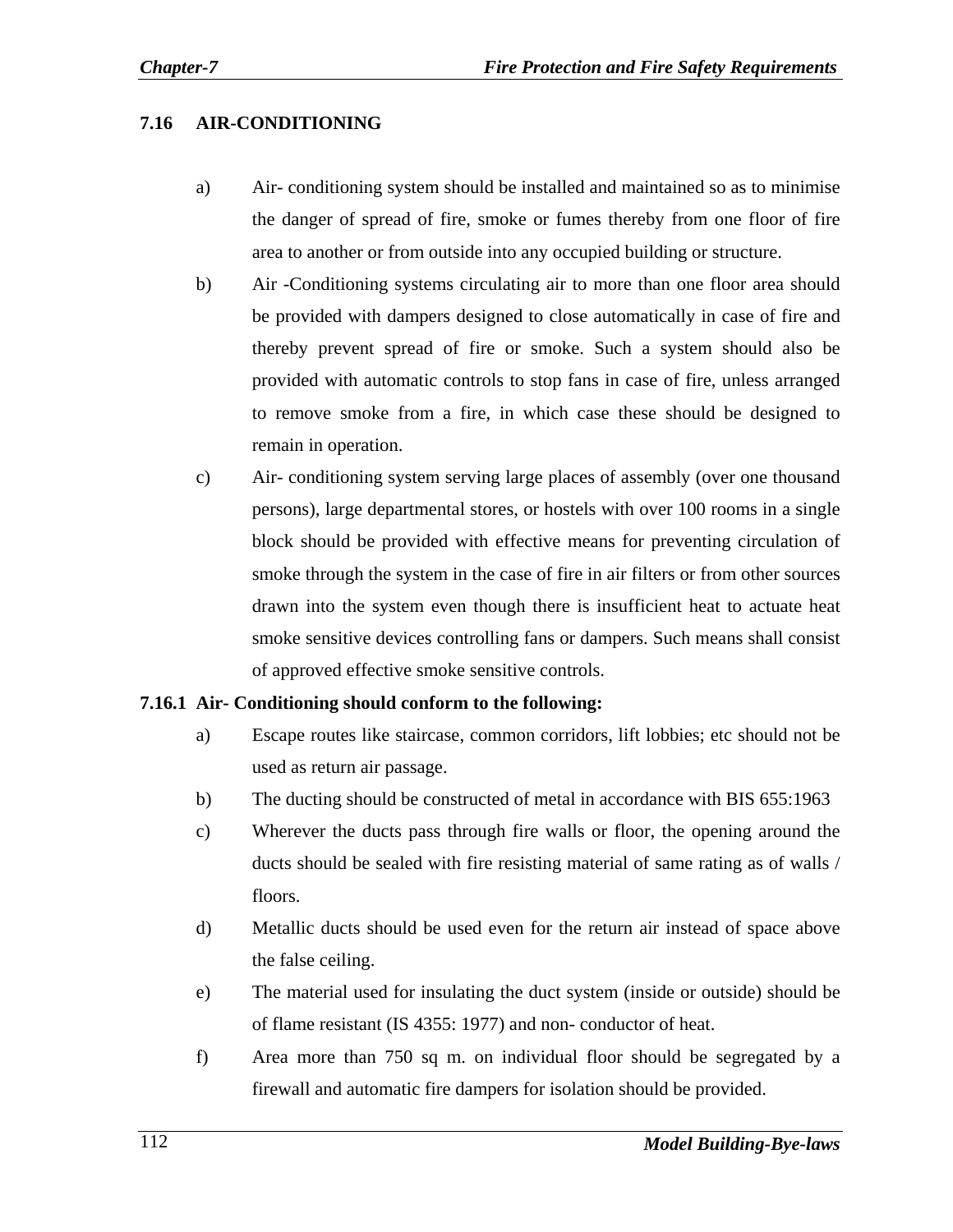- g) In case of more than one floor, arrangement by way of automatic fire dampers for isolating the ducting at every floor from the floor should be made. Where plenums used for return air passage, ceiling and its features and air filters of the air handling units, these should be flame resistant. Inspection panels should be provided in the main trenching. No combustible material should be fixed nearer than 15 cm. to any duct unless such ducting is properly enclosed and protected with flame resistant material
- h) In case of buildings more than 24 m. in height, in non-ventilated lobbies, corridors, smoke extraction shaft should be provided.

## **7.16.2 Fire Dampers**

- a) These shall be located in air ducts and return air ducts/passages at the following points:
	- i) At the fire separation wall.
	- ii) Where ducts/passages enter the central vertical shaft.
	- iii) Where the ducts pass through floors.
	- iv) At the inlet of supply air duct and the return air duct of each compartment on every floor.
- b) The dampers shall operate automatically and shall simultaneously switch off the air- handling fans. Manual operation facilities shall also be provided.

*Note: For blowers, where extraction system and dust accumulators are used, dampers shall be provided.* 

c) Fire/smoke dampers(for smoke extraction shafts) for building more than 24 m. in height.

For apartment houses in non-ventilated lobbies /corridor operated by detection system and manual control sprinkler system.

For other buildings on operation of smoke/ heat detection system and manual control/sprinkler system.

d) Automatic fire dampers shall be so arranged so as to close by gravity in the direction of air movement and to remain tightly closed on operation of a fusible link.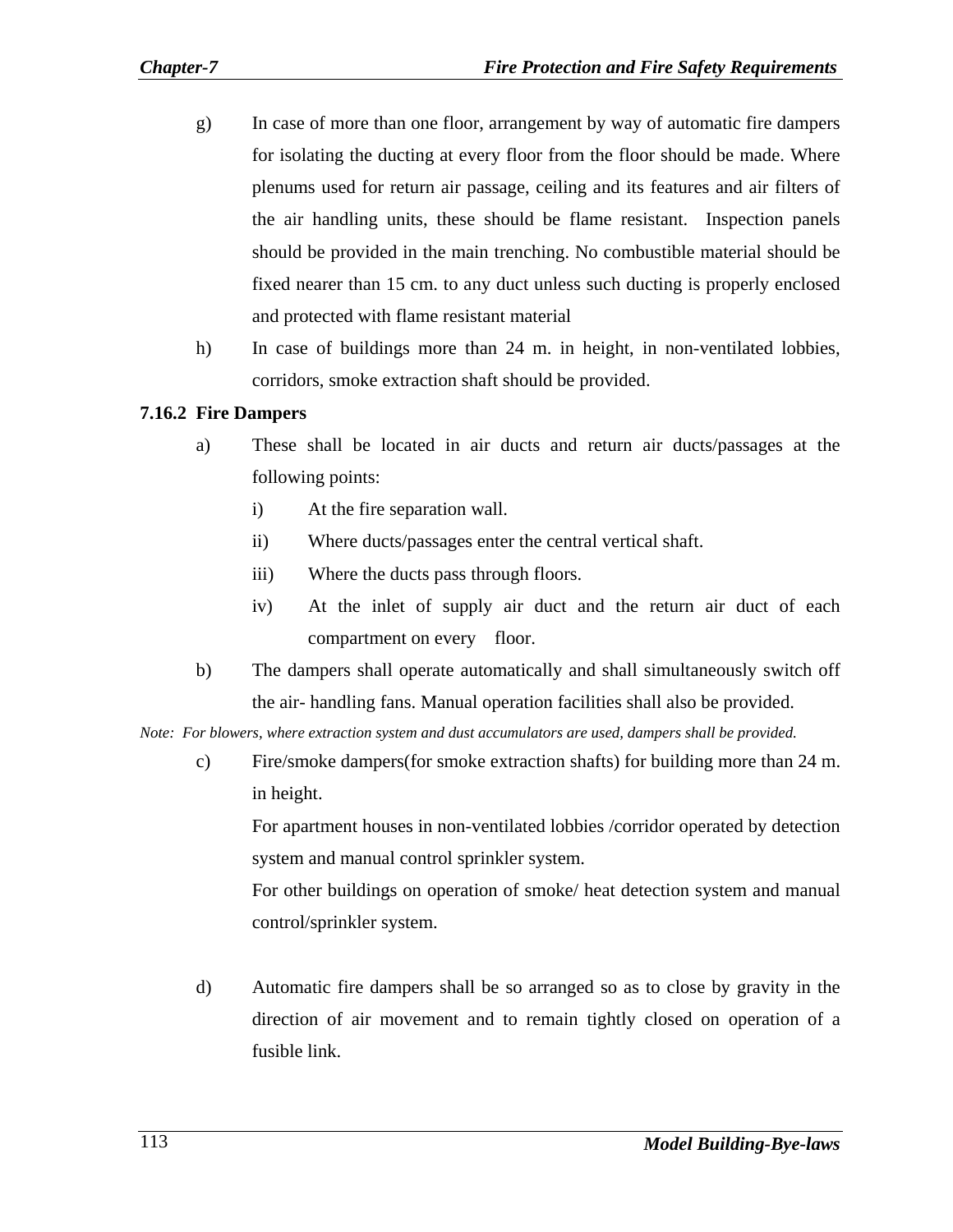## **7.17 BOILER ROOM**

Provisions of boiler and boiler rooms shall conform to Indian Boiler Act. Further, the following additional aspects may be taken into account in the location of boiler/ boiler room

- a) The boiler shall not be allowed in sub-basement, but may be allowed in the basement away from the escape routes.
- b) The boilers shall be installed in a fire resisting room of 4 hours fire resistance rating, and this room shall be situated on the periphery of the basement. Catch pits shall be provided at the low level.
- c) Entry to this room shall be provided with a composite door of 2 hours fire resistance.
- d) The boiler room shall be provided with fresh air inlets and smoke exhaust directly to the atmosphere.
- e) The furnace oil tank for the boiler if located in the adjoining room shall be separated by fire resisting wall of 4 hours rating. The entrance to this room shall be provided with double composite doors. A curb of suitable height shall be provided at the entrance in order to prevent the flow of oil into boiler room in case of tank rupture.
- f) Foam inlets shall be provided on the external walls of the building near the ground level to enable the fire services to use foam in case of fire.

## **7.18 ALTERNATE SOURCE OF ELECTRIC SUPPLY**

A stand by electric generator shall be installed to supply power to staircase and corridor lighting circuits, lifts detection system, fire pumps, pressurization fans and bowlers, P..A system, exit sign, smoke extraction system, in case of failure of normal electric supply. The generator shall be capable of taking starting current of all the machines and circuits stated above simultaneously.

If the standby pump is driven by diesel engine, the generator supply need not be connected to the standby pump. The generator shall be automatic in operation.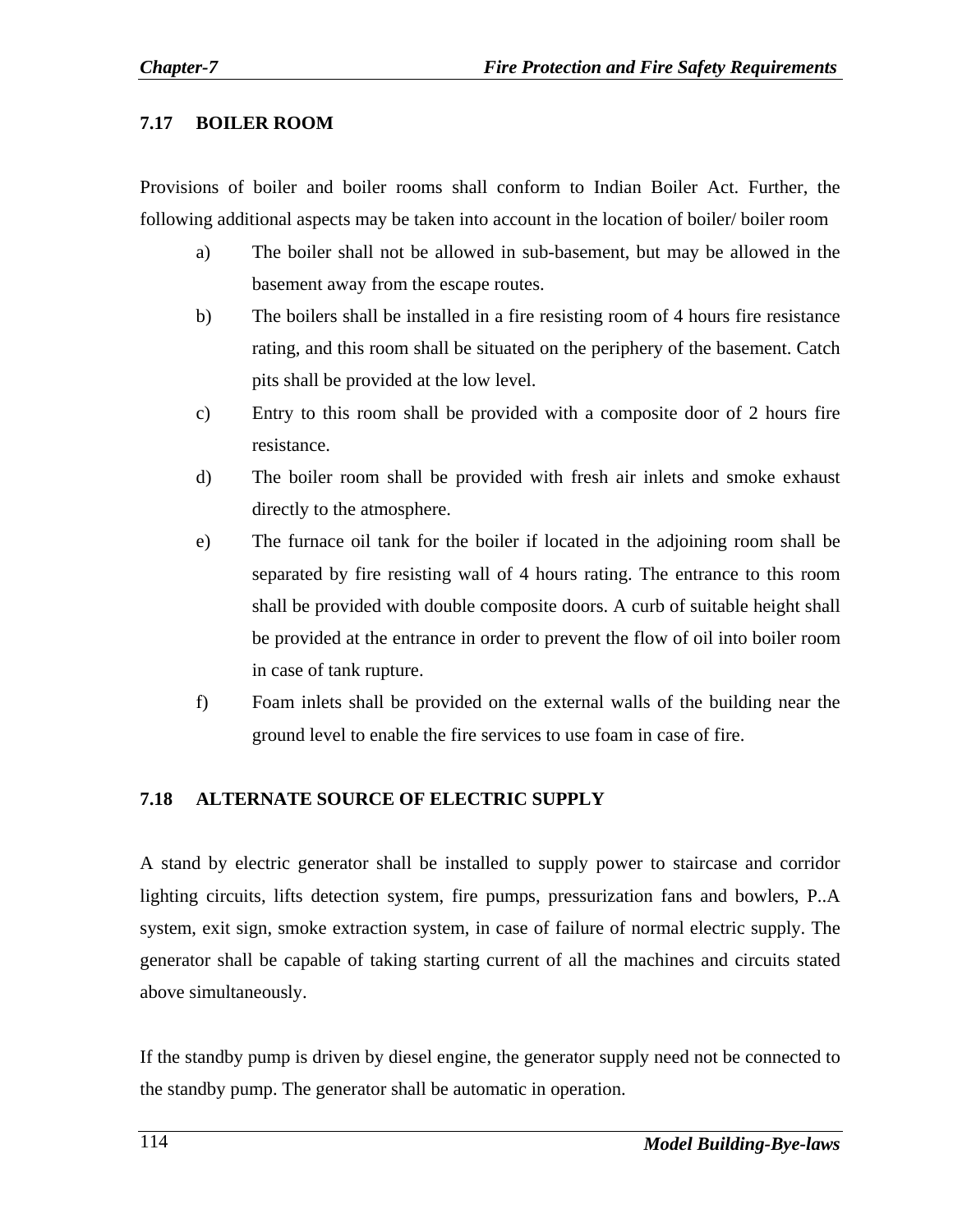#### **7.19 SAFETY MEASURES IN ELECTRIC SUB-STATION**

- 1) Clear independent approach to the sub-station from outside the building shall be made available round the clock
- 2) The approaches/corridors to the sub-station area shall be kept clear for movement of men and material at all times.
- 3) The sub-station space is required to be provided with proper internal lighting arrangements.
- 4) In addition to natural ventilation proper ventilation to the sub-station area is to be provided by grill shutters and exhaust fans at suitable places so as to discharge all smoke from the sub-station without delay in case of fire so that sub-station operations can be carried out expeditiously.
- 5) Cable trenches of 0.6 m. X 0.6 m. dummy floor of 0.6 mt. depth shall be provided to facilitate laying of cable inside the building for connecting to the equipment.
- 6) Steel shutters of 8'X 8' with suitable grills shall be provided for transformers and sub-station room.
- 7) The floor of the sub-station should be capable of carrying 10 tons of transformer weight on wheels.
- 8) Built up substation space is to be provided free of cost.
- 9) Sub-station space should be clear from any water, sewer, air conditioning, and gas pipe or telephone services. No other service should pass through the sub station space or the cable trenches.
- 10) Proper ramp with suitable slope may be provided for loading and unloading of the equipment and proper approach will be provided.
- 11) RCC pipes at suitable places as required will be provided for the cable entries to the sub station space and making suitable arrangement for non-ingress of water through these pipes.
- 12) The sub station space is to be provided in the approved/sanctioned covered area of the building.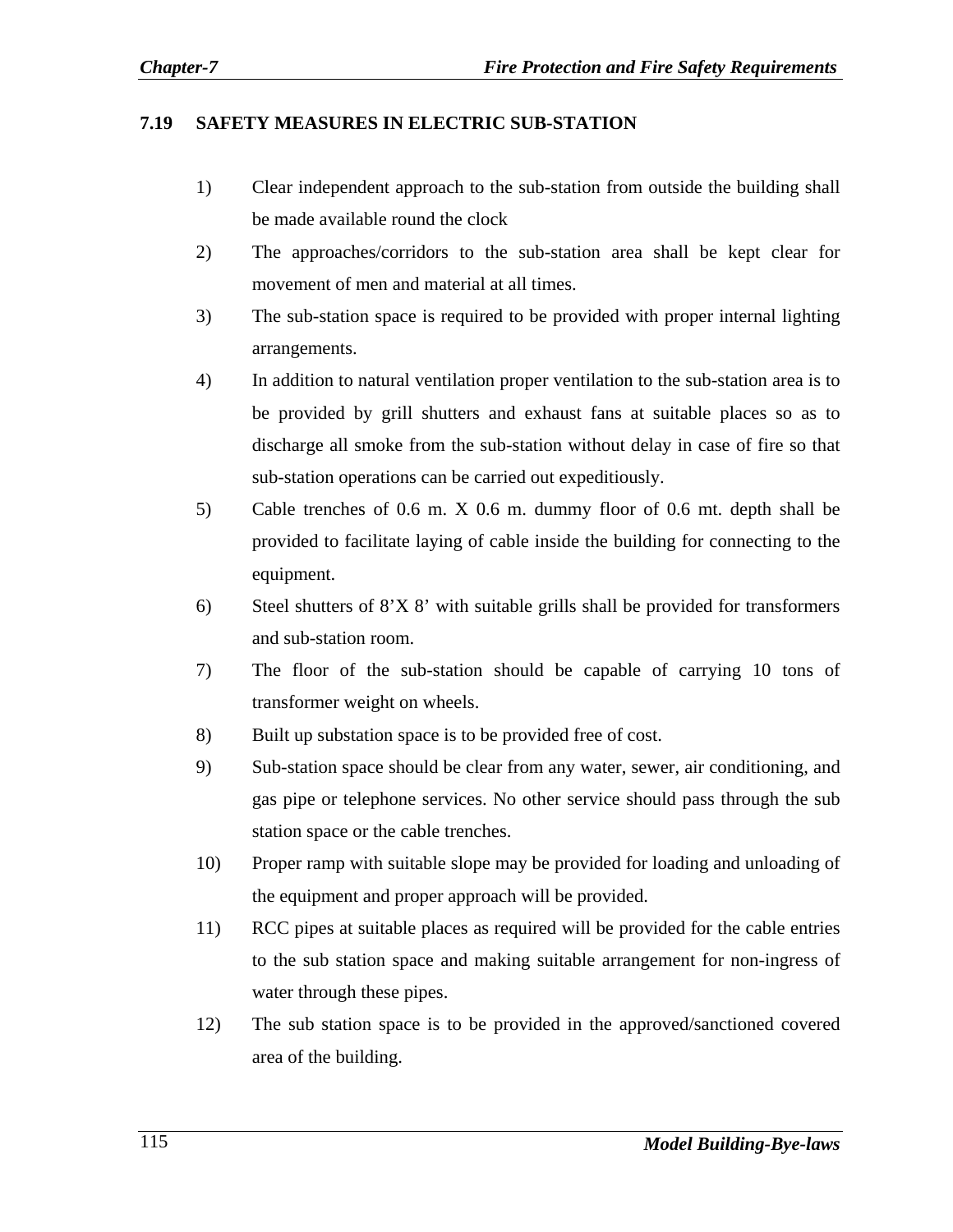- 13) Any other alteration /modification required while erection of the equipment will be made by the Owner / builder at site as per requirement.
- 14) Adequate arrangement for fixing chain pulley block above the fixing be available for load of 15 tons.
- 15) Provision shall be kept for the sumps so as to accommodate complete volume of transformer oil, which can spillover in the event of explosion of the transformer in the basement of the building. Sufficient arrangement should exist to avoid fire in the sub-station building from spread of the oil from the sumps.
- 16) Arrangement should be made for the provision of fire retardent cables so as to avoid chances of spread of fire in the sub-station building.
- 17) Sufficient pumping arrangement should exist for pumping the water out, in case of fire so as to ensure minimum loss to the switchgear and transformer.
- 18) No combustible material should be stacked inside the substation premises or in the vicinity to avoid chances of fire.
- 19) It should be made mandatory that the promoters of the multi-storeyed building should get substation premises inspected once a year to get their license revalidated for the provision of electric supply from Electricity Board so that suitable action can be taken against the Owner / Builder in case of nonimplementation of Bye-Laws.
- 20) The sub-station must not be located below the  $1<sup>st</sup>$  basement and above the ground floor.
- 21) The sub station space should be totally segregated from the other areas of the basement by fire resisting wall. The ramp should have a slope of 1 : 10 with entry from ground level. The entire Sub-station space including the entrance at ground floor be handed over to the licensee of electricity free of cost and rent.
- 22) The sub-station area shall have a clear height of 12 feet (3.65 m.) below beams. Further the Sub-station area will have level above the rest of basement level by 2 feet.
- 23) It is to be ensured that the Sub-station area is free of seepage / leakage of water.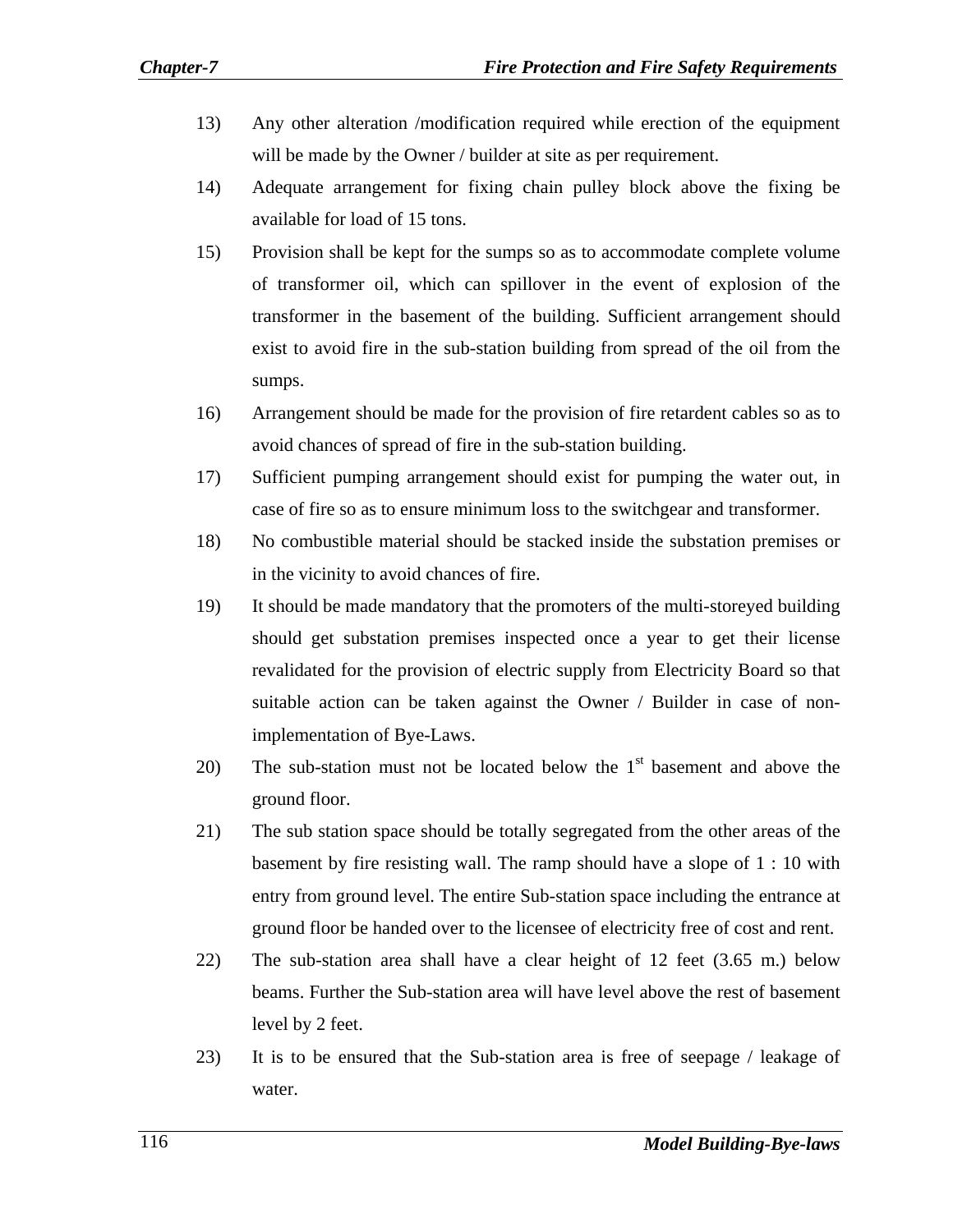- 24) The licensee of electricity will have the power to disconnect the supply of the building in case of violation of any of the above points.
- 25) Electric sub station enclosure must be completely segregated with 4-hours fire rating wall from remaining part of basement.
- 26) The Sub-station should be located on periphery /sub basement and (not above ground floor).
- 27) Additional exit shall be provided if travel distance from farthest corner to ramp is more than l5 m.
- 28) Perfect independent vent system 30 air changes per hour linked with detection as well as automatic high velocity water spray system shall be provided.
- 29) All the transformers shall be protected with high velocity water spray system / Nitrogen Injection System Carbon Dioxide total flooding system in case of oil filled transformer. In addition to this, manual control of auto high velocity spray system for individual transformers shall be located outside the building at ground floor.
- 30) Suitable arrangement for pump house, water storage tanks with main electrical pump and a diesel-operated pump shall be made if no such arrangement is provided in the building. In case the water pumping facilities are existing in the building for sprinkler system, the same should however be utilized for high velocity water spray system. Alternatively automatic CO2 total flooding system shall be provided with manual controls outside the electric sub-station.
- 31) System shall have facility to give an audio alarm in the basement as well as at the control room.
- 32) Fire control room shall be manned round the clock.
- 33) The electric sub station shall have electric supply from alternate source for operation of vent System lighting arrangements.
- 34) Cable trenches shall be filled with sand
- 35) Party walls shall be provided between two transformers as per the rules.
- 36) Electric control panels shall be segregated.
- 37) Exits from basement electric substation shall have self-closing fire smoke check doors of 2-hours fire rating near entry to ramp.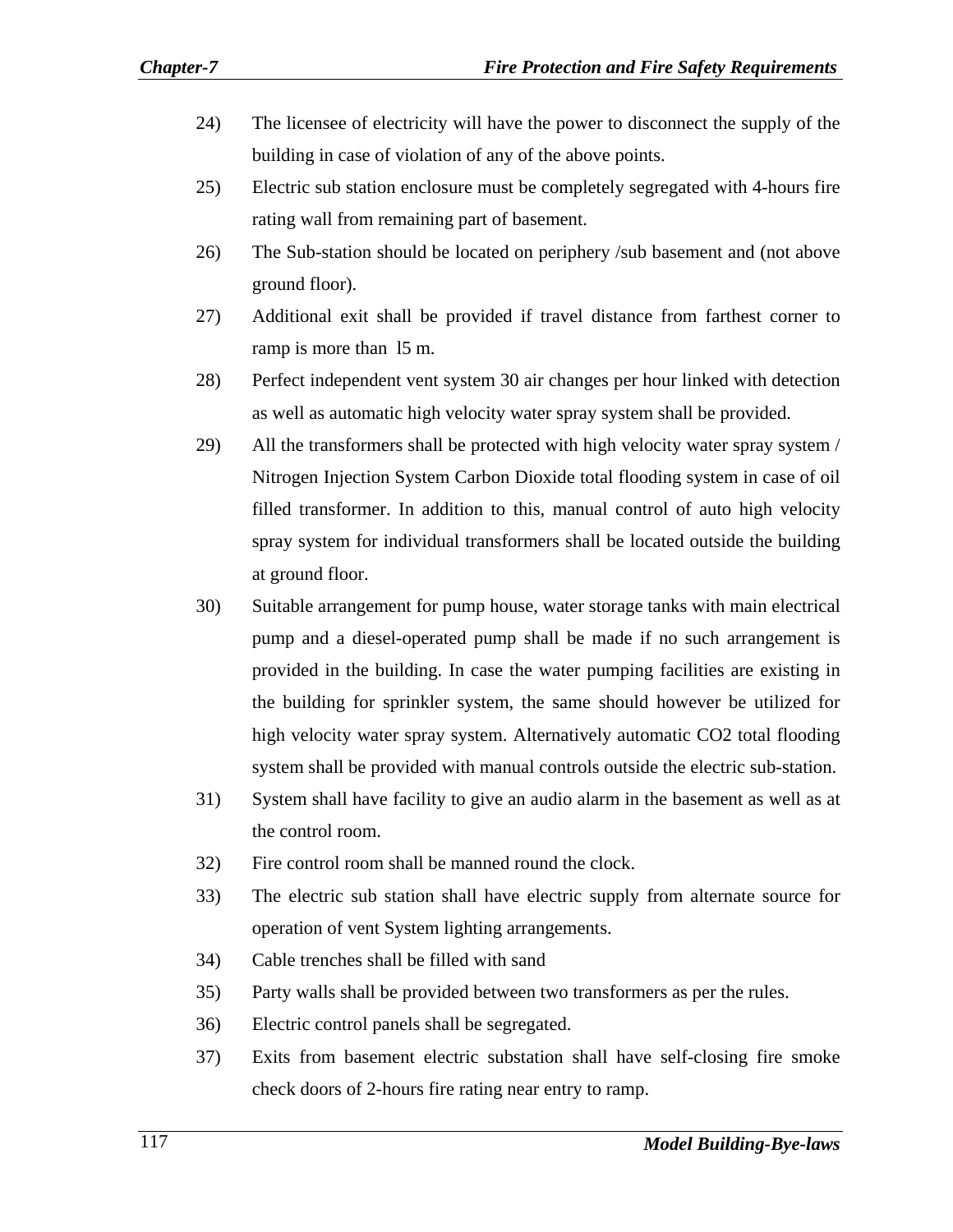- 38) All openings to lower basement or to ground floor shall be sealed properly.
- 39) Yearly inspection shall be carried out by electrical load sanctioning Authority.
- 40) Ramp to be designed in a manner that in case of fire no smoke should enter the main building.
- 41) Electric sub station transformer shall have clearance on all sides as per BBL/relevant electric rules.
- 42) Other facility will be as per Building Bye-Laws and relevant electric rules.
- 43) Rising electrical mains shall consist of metal bus bars suitably protected from safety point of view.
- 44) Oil less transformer shall be preferred.

## **7.20 FIRE PROTECTION REQUIREMENTS**

Buildings shall be planned, designed and constructed to ensure fire safety and this sha1l be done in accordance with part IV Fire Protection of National Building Code of India, unless otherwise specified in these Bye-Laws. In the case of buildings (identified in Bye-Laws No. 7.1) the building schemes shall also be cleared by the Chief Fire Officer.

## **7.20.1 First Aid /Fixed Fire Fighting /Fire Detection Systems and other Facilities**

Provision of fire safety arrangement for different occupancy from. SI no. 1 to 23 as indicated below shall be as per Annexure 'A' 'B' & 'C'.

- 1. Access
- 2. Wet Riser
- 3. Down Comer
- 4. Hose Reel
- 5. Automatic Sprinkler System
- 6. Yard Hydrant
- 7. U.G. Tank with Draw off Connection
- 8. Terrace Tanks
- 9. Fire Pump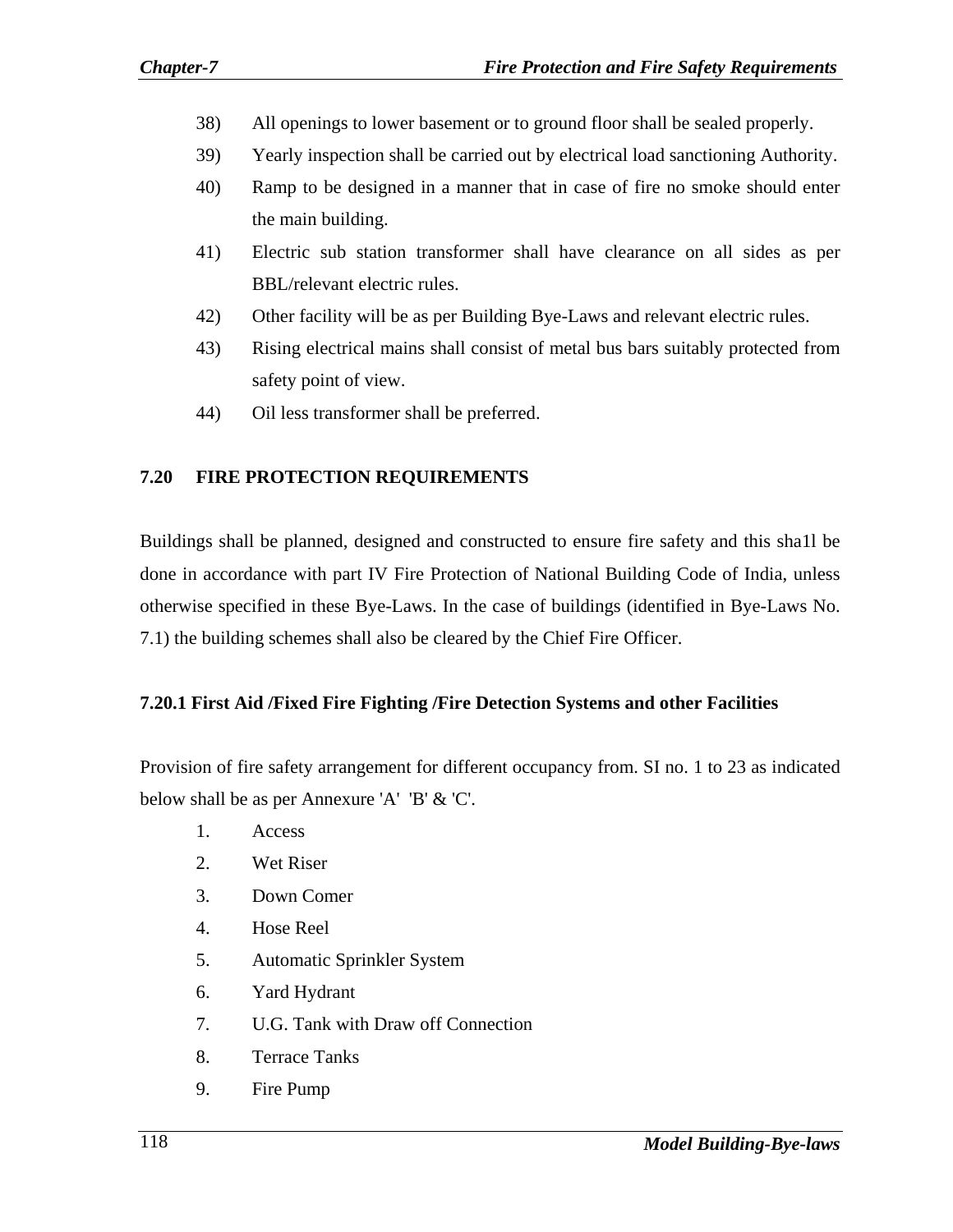- 10. Terrace Pump
- 11. First Aid Fire Fighting Appliances
- 12. Auto Detection System
- 13. Manual operated Electrical Fire Alarm System
- 14. P.A System with talk back facility
- 15. Emergency Light
- 16. Auto D.G. Set
- 17. Illuminated Exit Sign
- 18. Means of Escape
- 19. Compartimentation
- 20. MCB /ELCB
- 21. Fire Man Switch in Lift
- 22. Hose Boxes with Delivery Hoses and Branch
- 23. Pipes Refuge Area

#### **Note for Annexure 'A' 'B' & 'C'**

- 1 Where more than one riser is required because of large floor area, the quantity of water and pump capacity recommended in these Annexures should be finalized in consultation with Chief Fire Officer.
- 2 The above quantities of water shall be exclusively for fire fighting and shall not be utilized for domestic or other use.
- 3 A facility to boost up water pressure in the riser directly from the mobile pump shall be provided in the wet riser, down comer system with suitable fire service inlets (collecting head) with 2 to 4 numbers of 63 mm inlets for 100- 200 mm dia main, with check valve and a gate valve.
- 4. Internal diameter of rubber hose for reel shall be minimum 20 mm. A shut off branch with nozzle of 5 mm. size shall be provided.
- 5 Fire pumps shall have positive suctions. The pump house shall be adequately ventilated by using normal/mechanical means. A clear space of 1.0 m. shall be kept in between the pumps and enclosure for easy movement /maintenance. Proper testing facilities and control panel etc. shall be provided.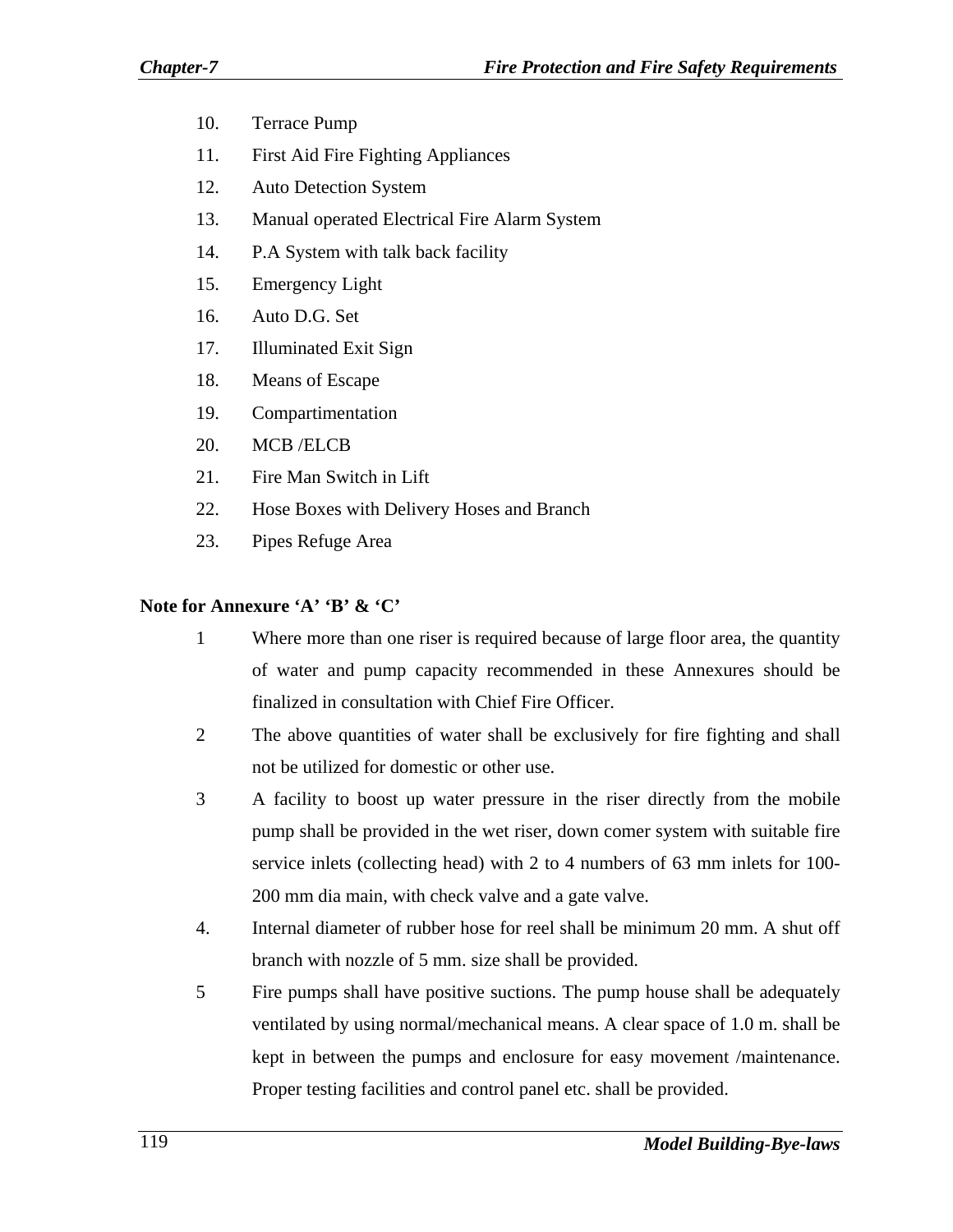- 6 Unless otherwise specified in Bye-Laws, the fire fighting equipments /installation shall conform to relevant Indian Standard Specification.
- 7 In case of mixed occupancy, the fire fighting arrangement shall be made as per the highest class of occupancy.
- 8 Requirement of water based first aid fire extinguishers shall be reduced to half if hose reel is provided in the Building.

## **7.21 STATIC WATER STORAGE TANK**

- a) A satisfactory supply of water exclusively for the purpose of fire fighting shall always be available in the form of underground static storage tank with capacity specified in Annexure-A with arrangements of replenishment by town's main or alternative source of supply @ 1000 liters per minute. The static storage water supply required for the above mentioned purpose should entirely be accessible to the fire tenders of the local fire service. Provision of suitable number of manholes shall be made available for inspection repairs and insertion of suction hose etc. The covering slab shall be able to withstand the vehicular load of 45 tonnes in case of high rise and 22 tonnes in case of low rise buildings. A draw off connection shall be provided. The slab need not strengthened if the static tank is not located in mandatory set- back area.
- b) To prevent stagnation of water in the static water tank the suction tank of the domestic water supply shall be fed only through an over flow arrangement to maintain the level therein at the minimum specified capacity.
- c) The static water storage tank shall be provided with a fire brigade collecting branching with 4 Nos. 63mm dia instantaneous male inlets arranged in a valve box with a suitable fixed pipe not less than 15 cm dia to discharge water into the tank. This arrangement is not required where down comer is provided.

#### **7.22 AUTOMATIC SPRINKLERS**

Automatic sprinkler system shall be installed in the following buildings: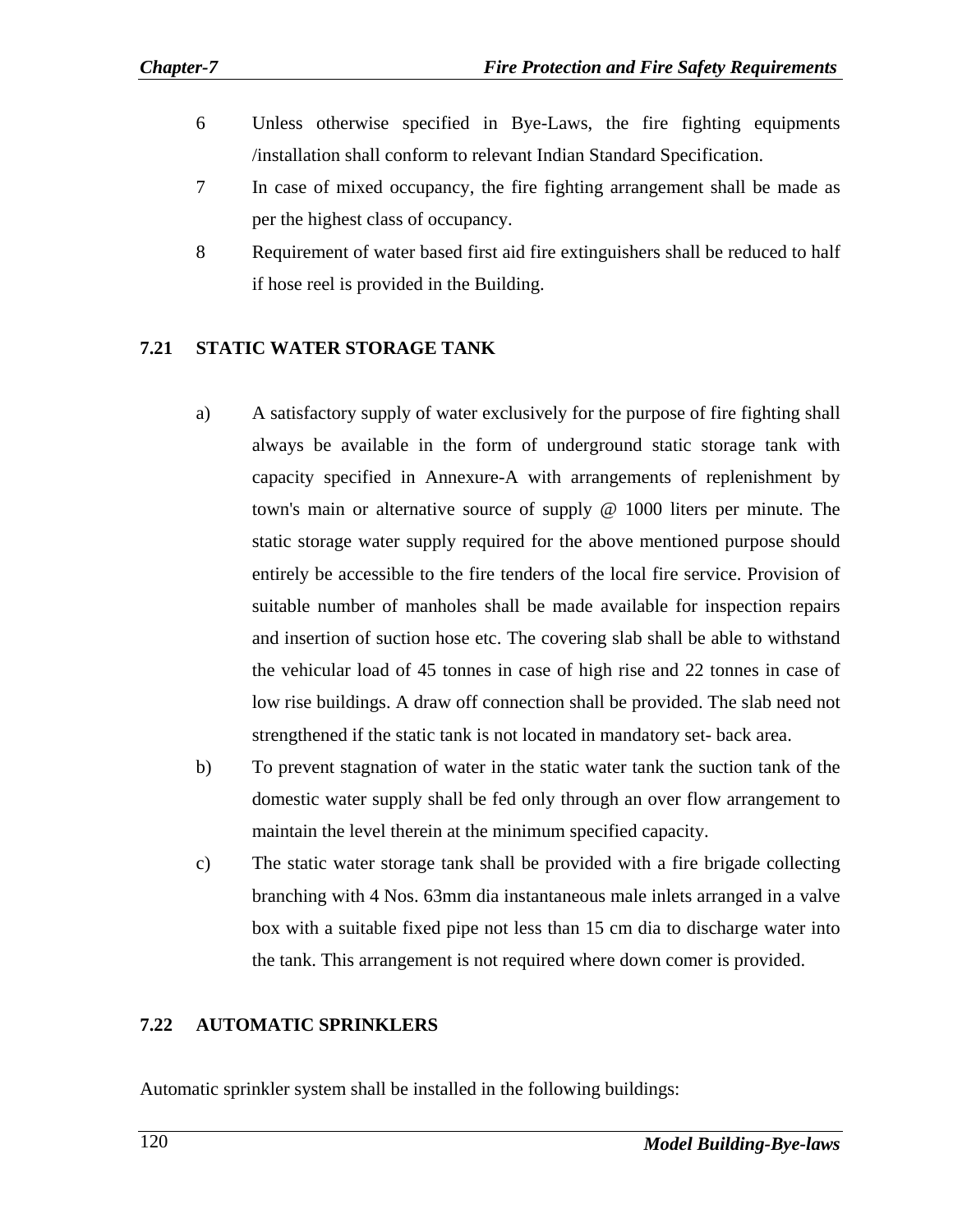- a) All buildings of 24 m. and above in height, except group housing and 45 m. and above in case of apartment /group housing society building.
- b) Hotels below l5 m. in height and above 1000 sq m. built up area at each floor and or if basement is existing.
- c) All hotels, mercantile, and institutional buildings of 15 m. and above.
- d) Mercantile building having basement more than one floor but below 15 m. (floor area not exceeding 750 sq m.)
- e) Underground Shopping Complex.
- f) Underground car / scooter parking /enclosed car parking.
- g) Basement area 200 sq m. and above.
- h) Any special hazards where the Chief Fire Officer considers it necessary.
- i) For buildings up to 24 m. in height where automatic sprinkler system is not mandatory as per these Bye-Laws, if provided with sprinkler installation following relaxation may be considered.
	- i) Automatic heat/smoke detection system and M.C.P. need not be insisted upon.
	- ii) The number of Fire Extinguisher required shall be reduced by half.

## **7.23 FIXED CARBON DI-OXIDE / FOAM / DCO WATER SPRAY EXTINGUISHING SYSTEM**

Fixed extinguishing installations shall be provided as per the relevant specifications in the premises where use of above extinguishing media is considered necessary by the Chief Fire Officer.

## **7.24 FIRE ALARM SYSTEM**

All buildings of 15 m. and above in height shall be equipped with fire alarm system, and also residential buildings (Dwelling House, Boarding House and Hostels) above 24 m. height.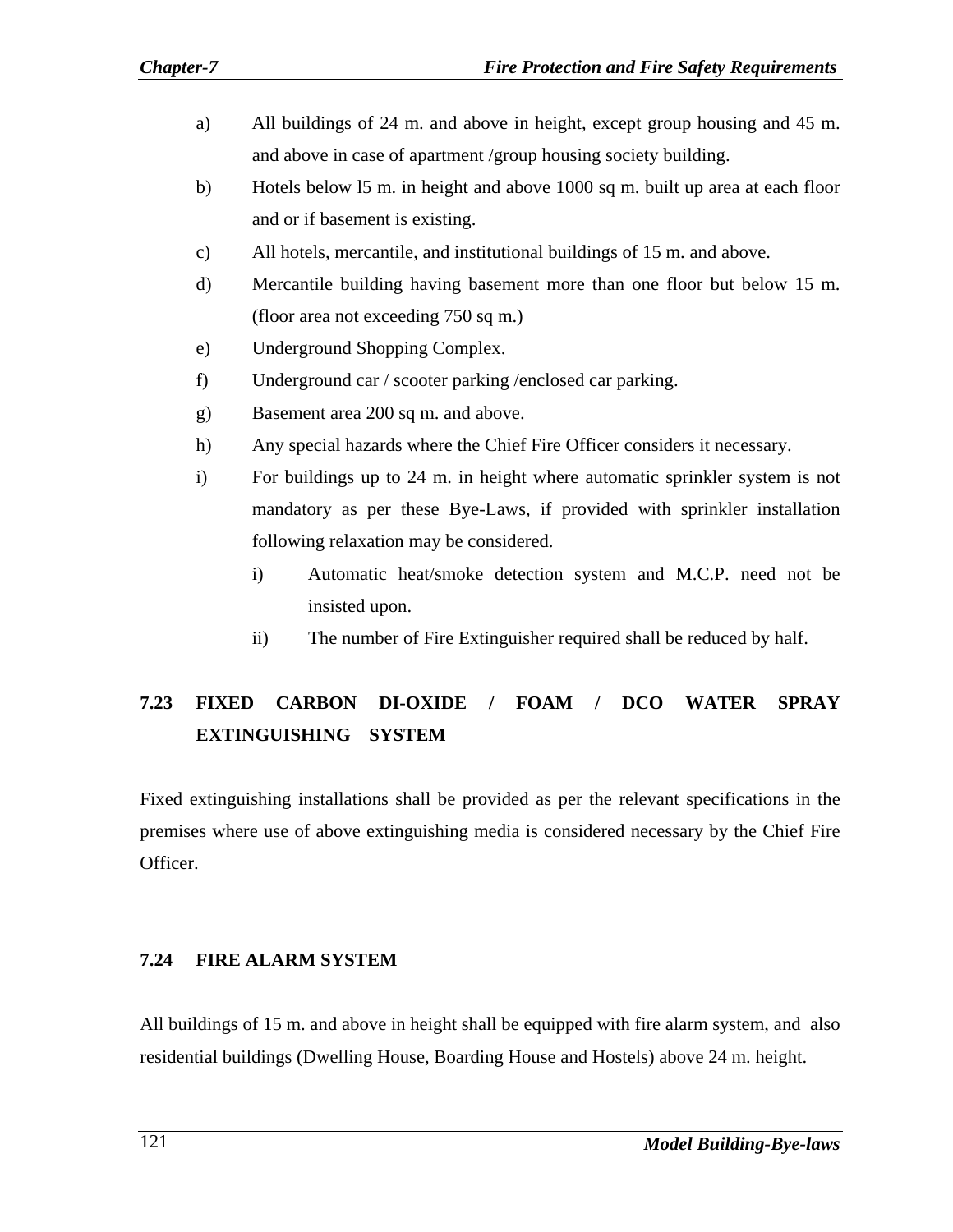- a) All residential buildings like dwelling houses (including flats) boarding houses and hostels shall be equipped with manually operated electrical fire alarm system with one or more call boxes located at each floor. The location of the call boxes shall be decided after taking into consideration their floor without having to travel more than 22.5 m.
- b) The call boxes shall be of the break glass type without any moving parts, where the call is transmitted automatically to the control room without any other action on the part of the person operating the call boxes.
- c) All call boxes shall be wired in a closed circuit to a control panel in a control room, located as per Bye-Laws so that the floor number from where the call box is actuated is clearly indicated on the control panel. The circuit shall also include one or more batteries with a capacity of 48 hours normal working at full load. The battery shall be arranged to be a continuously trickle charged from the electric mains.
- d) The call boxes shall be arranged to sound one or more sounders so as to ensure that all occupants of the floor shall be warned whenever any call box is actuated.
- e) The call boxes shall be so installed that they do not obstruct the exit ways and yet their location can easily be noticed from either direction. The base of the call box shall be at a height of 1.5 m. from the floor level.
- f) All buildings other than as indicated above shall, in addition to the manually operated electrical fire alarm system, be equipped with an automatic fire alarm system.
- g) Automatic detection system shall be installed in accordance with the relevant standard specifications. In buildings where automatic sprinkler system is provided, the automatic detection system may not be insisted upon unless decided otherwise by the Chief Fire Officer.
- *Note: Several type of fire detectors are available in the market but the application of each type is limited and has to be carefully considered in relation to the type of risk and the structural features of the building where they are to be installed.*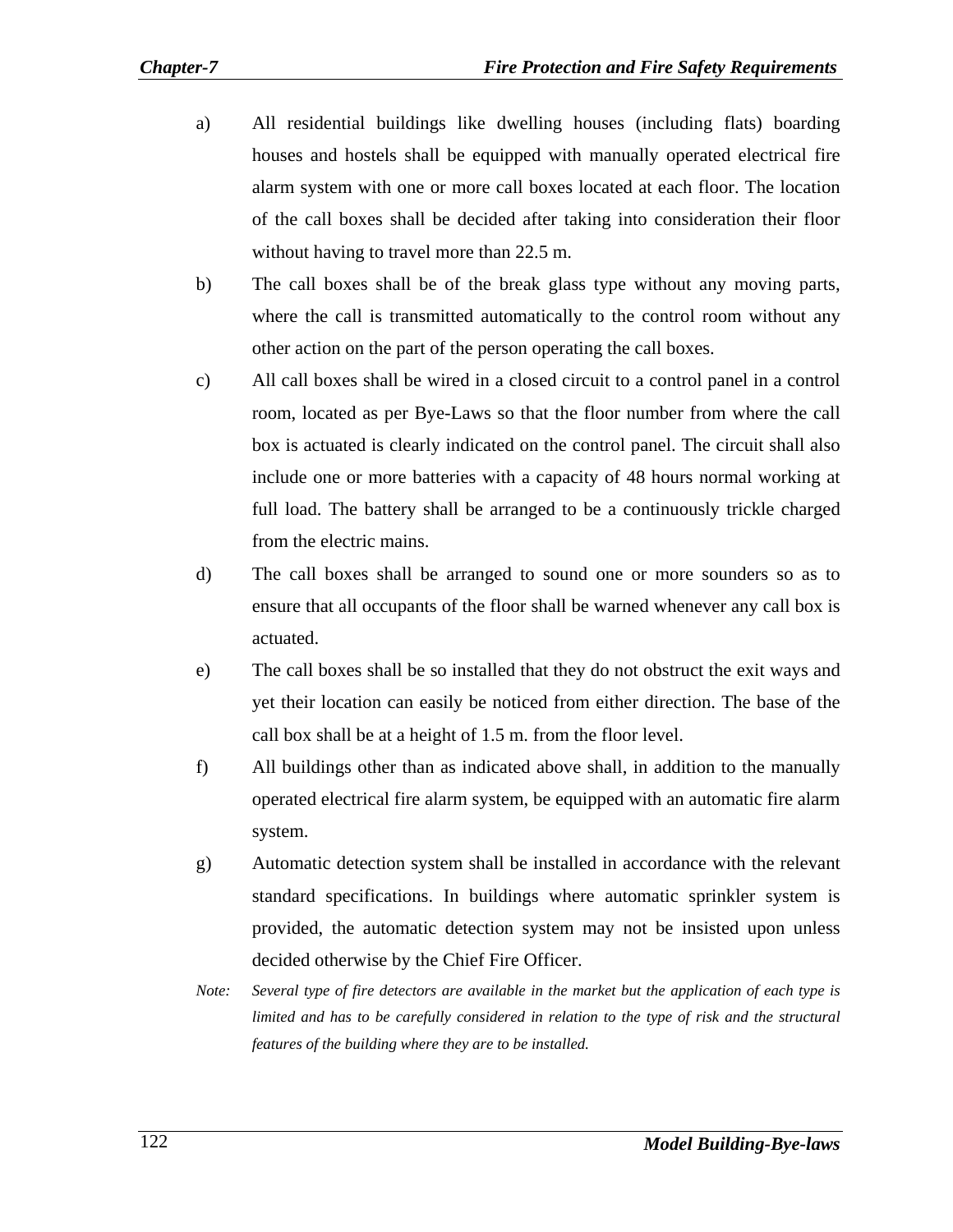### **7.25 CONTROL ROOM**

There shall be a control room on the entrance floor of the building with communication system (suitable public address system) to all floors and facilities for receiving the message from different floors. Details of all floor plans along with the details of fire fighting equipment and installation shall be maintained in the Control Room. The Control Room shall also have facility to detect the fire on any floor through indicator boards connecting fire detection and alarm system on all floors. The staff in charge of the Control Room shall be responsible for the maintenance of the various services and fire fighting equipment and installation. The Control Room shall be manned round the clock by trained fire fighting staff.

#### **7.26 FIRE DRILLS AND FIRE ORDERS**

The guidelines for fire drill and evacuation etc. for high-rise building may be seen in Appendix (B) of National Building Code part IV. All such building shall prepare the fire orders duly approved by the Chief Fire Officer.

- **7.27** A qualified fire officer and trained staff shall be appointed for the following buildings.
	- a) All high rise buildings above 30 m. in height where covered area of one floor exceeds 1000 sq m. except apartments / group housing.
	- b) All hotels, identified under classification three star and above category by Tourism Department and all hotels above 15 m. in height with 150 beds capacity or more without star category.
	- c) All hospital building of 15 m. and above or having number of beds exceeding 100.
	- d) Underground shopping complex where covered area exceeds 1000 sq m.
	- e) All high hazard industries.
	- f) Any other risk which Chief Fire Officer considers necessary.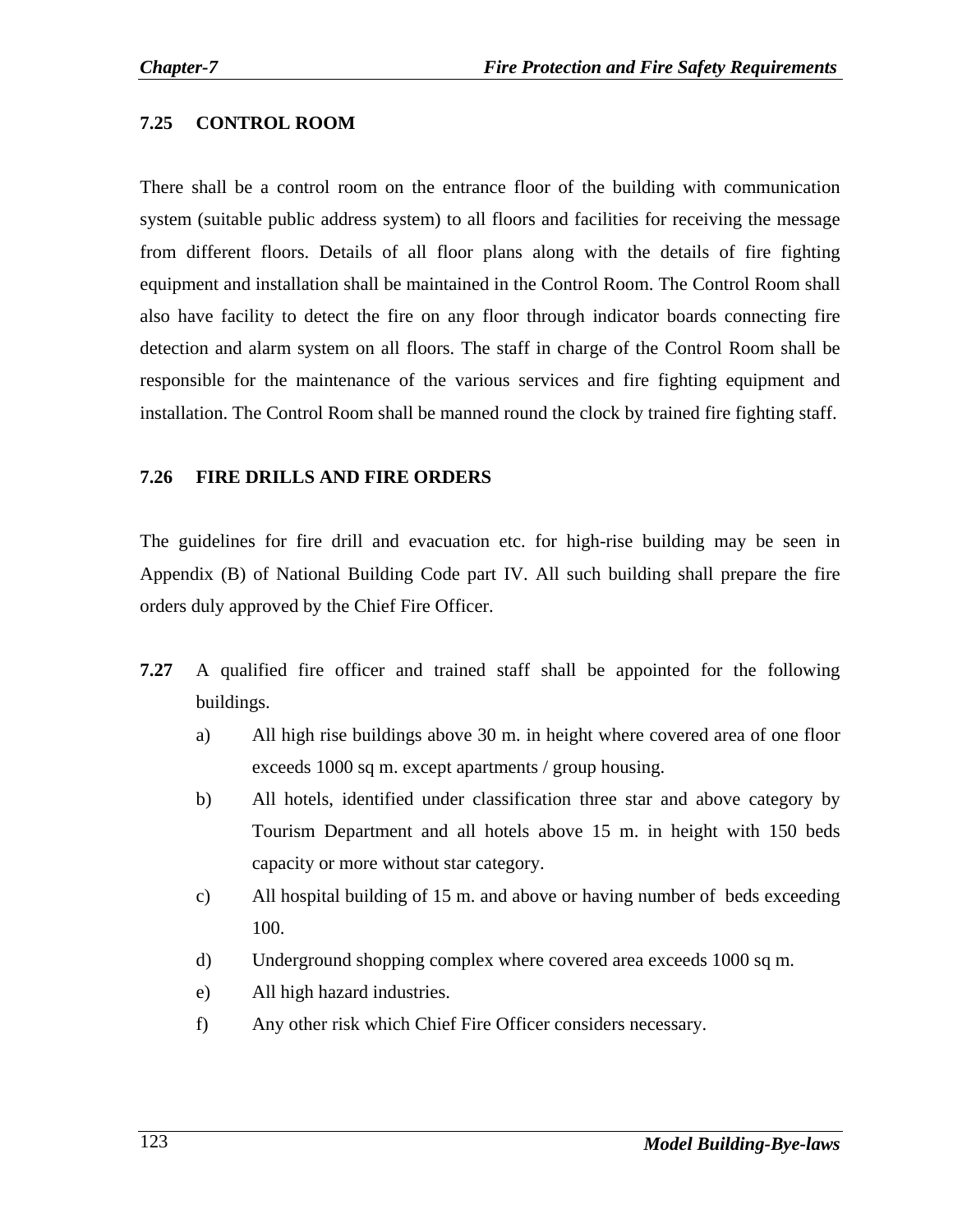**7.28** The lightening protection warning light (red) for high-rise buildings shall be provided in accordance with the relevant standard. The same shall be checked by electrical department.

#### **7.29 MATERIAL USED FOR CONSTRUCTION OF BUILDING**

- a) The combustible/flammable material shall not be used for partitioning, wall paneling, false ceiling etc. Any material giving out toxic gases/smoke if involved in the fire shall not be used for partitioning of a floor or wall paneling or a false ceiling etc. The surface frames spread of the lining material shall conform to class-I of the standard specification. The framework of the entire false ceiling would be provided with metallic sections and no wooden framework shall be allowed for paneling/false ceiling.
- b) Construction features/elements of structures shall conform to National Building Code and BIS code

#### **7.30 LPG**

The use of LPG shall not be permitted in the high-rise building except residential/hotel/hostel/kitchen/pantry (if any) and shall be located at the periphery of the building on the ground level.

#### **7.31 HOUSE KEEPING**

A high standard of house keeping must be insisted upon by all concerned. There must be no laxity in this respect. It must be borne in mind that fire safety is dependent to a large extent upon good housekeeping.

#### **7.31.1 Good House-Keeping includes the following:-**

a) Maintaining the entire premises in neat and clean condition.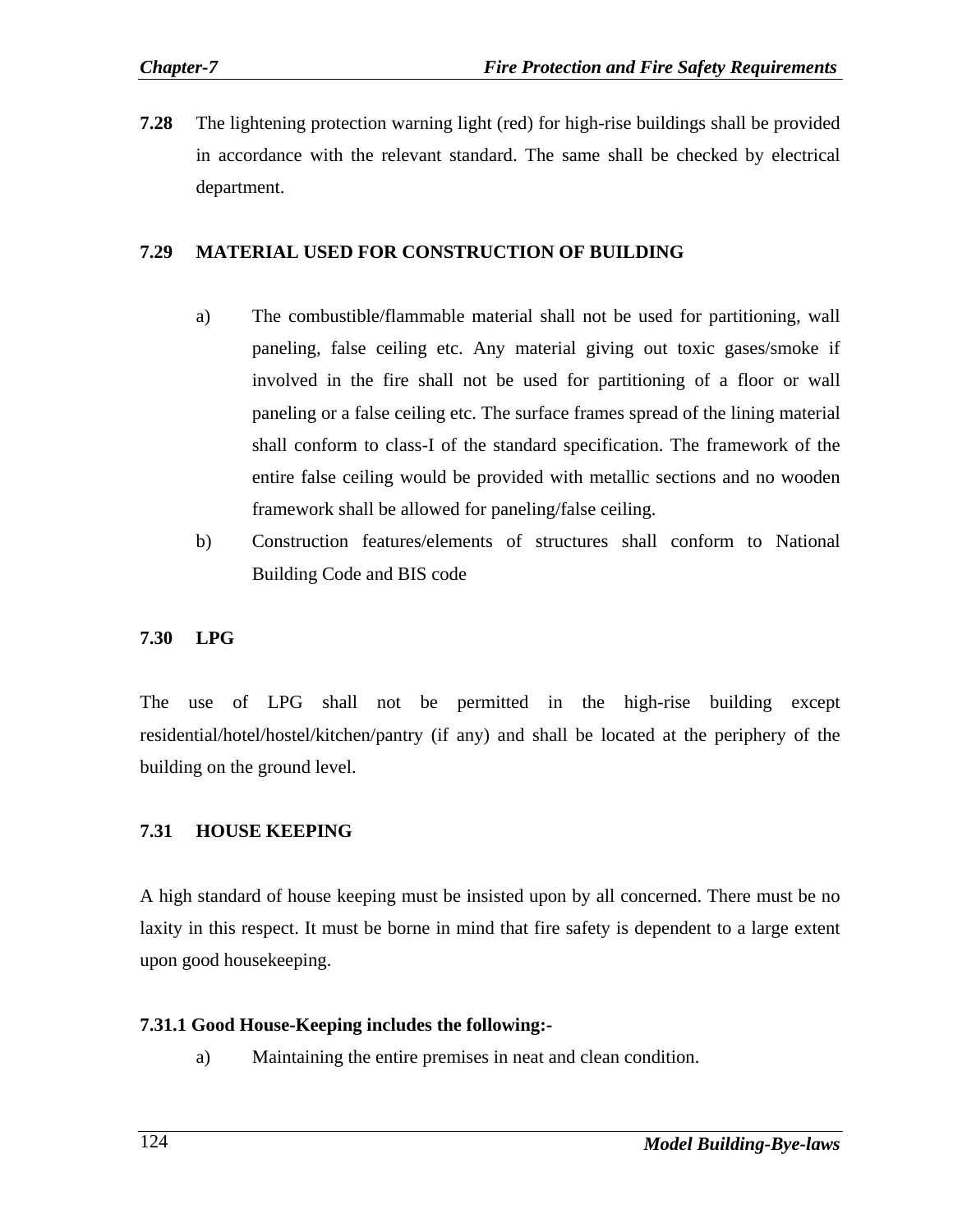- b) Ensuring that rubbish and combustible material are not thrown about or allowed to accumulate, even in small quantity, in any portion of the building. Particular attention must be paid to corners and places hidden from view.
- c) Providing metal receptacles/waste paper basket (of non-combustible material) at suitable locations for disposal of waste. Separate receptacles must be provided for disposal of cotton rags/waste, wherever it is generated, these must under no circumstances be left lying around in any portion of the building.
- d) Ensuring that receptacles for waste are emptied at regular intervals and the waste removed immediately for safe disposal outside the building.
- e) Ensuring that all doors/fixtures are maintained in good repairs, particular attention must be paid to self-closing fire smoke check doors and automatic fire/doors/rolling shutters.
- f) Ensuring that self-closing fire/smoke check doors close properly and that the doors are not wedged open.
- g) Ensuring that the entire structure of the building is maintained in good repairs.
- h) Ensuring that all electrical and mechanical service equipments are maintained in good working condition at all times.
- i) Ensuring that Cars / Scooters etc. are parked systematically in neat rows. It is advisable to mark parking lines on the ground in the parking areas near the building and in the parking area on ground floor and in basement(s); as applicable, inside the building. A parking attendant must ensure that vehicles are parked in an orderly manner and that the vehicles do not encroach upon the open space surrounding the building.

## **7.31.2. Smoking Restrictions**

a) Smoking shall be prohibited throughout the basement(s) and in all areas where there is a profusion of combustible materials. Easily readable "NO SMOKING" signs must be conspicuously posted at locations where they can catch the eye. Each sign must also include a pictograph. The sign may also be illuminated.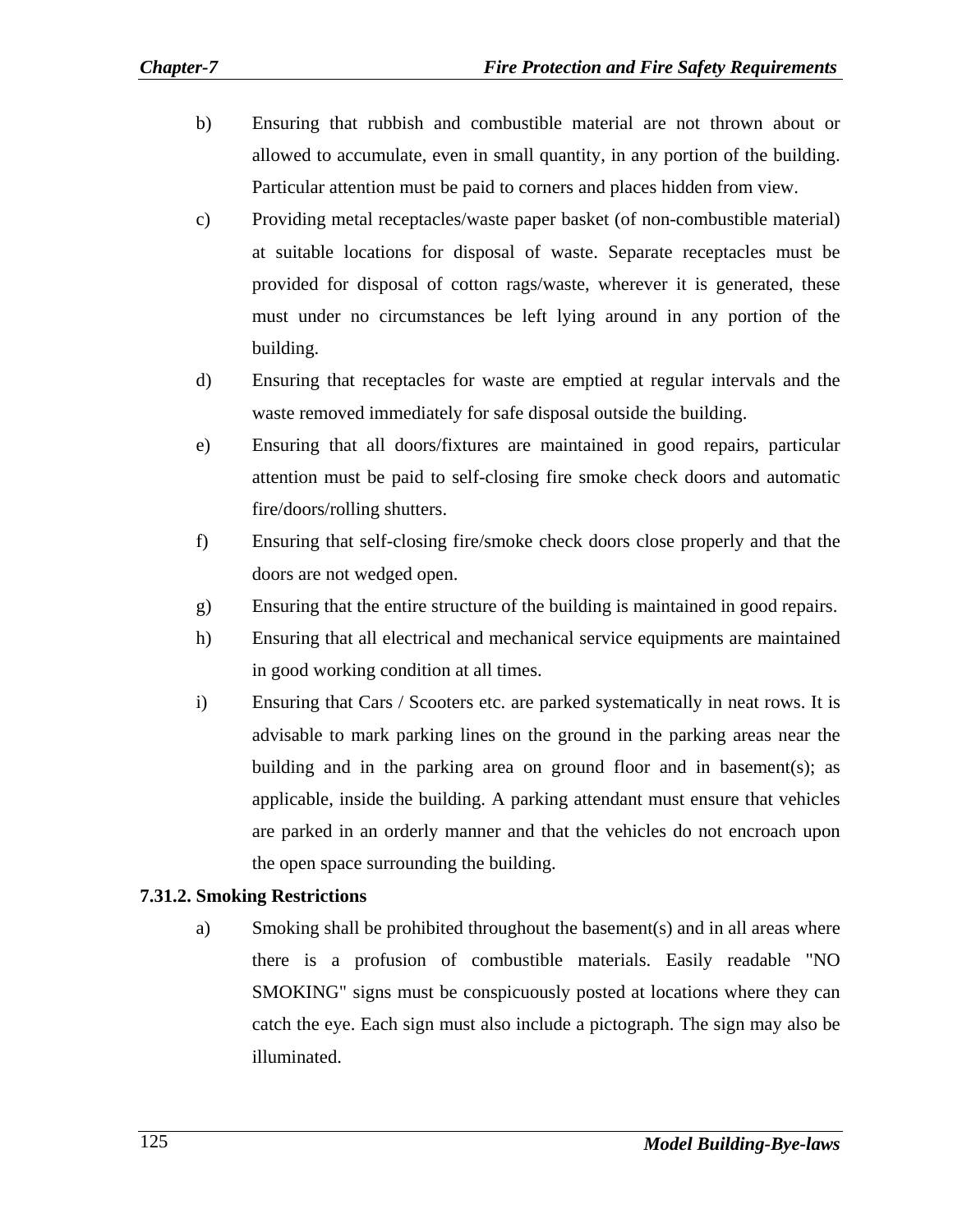b) In all places where smoking is permitted ashtrays, half filled with water, must be placed on each table/at each other suitable locations for safe disposal of spent smoking material. The design of the ashtrays must be such that they cannot easily topple over. If, for any reason, this is not practicable a minimum of one metal bucket or other non-combustible container half filled with water must be provided in each compartment for disposal of spent smoking materials.

#### **7.31.3 Limiting the Occupant Load in Parking and Other Areas of Basement(s)**

Where parking facility is provided in the basement(s) no person other than the floorparking attendant may be allowed to enter and remain in the parking areas except for parking and removal of Cars/Scooters. Regular offices must not be maintained in the storage /parking area in the basement(s). The stores / godowns must be opened for the limited purpose of keeping or removing stores.

No person other than those on duty may be permitted in the air-conditioning plant room(s), HL/LT switch room, transformer compartment, control room pump-house, generator room, stores and records etc.

## **7.32 FIRE PREVENTION**

In addition to the measures recommended above, the following fire prevention measures must be implemented when the building is in occupation.

- a) Storage of flammable substances, such as diesel oil, gasoline, motor oils, etc must not be allowed anywhere within the building. The only exception to this rule may be:
	- i) Storage of diesel oil in a properly installed tank in a fire-resisting compartment in the generator room;
	- ii) Diesel oil, gasoline, motor oil etc, filled in the vehicle tanks.
- b) Preparation of tea and warming of food must be prohibited throughout the building.
- c) Where heaters are used during winters, the following precautions must be taken.
	- i) All heaters, except convector heaters, must be fitted with guards.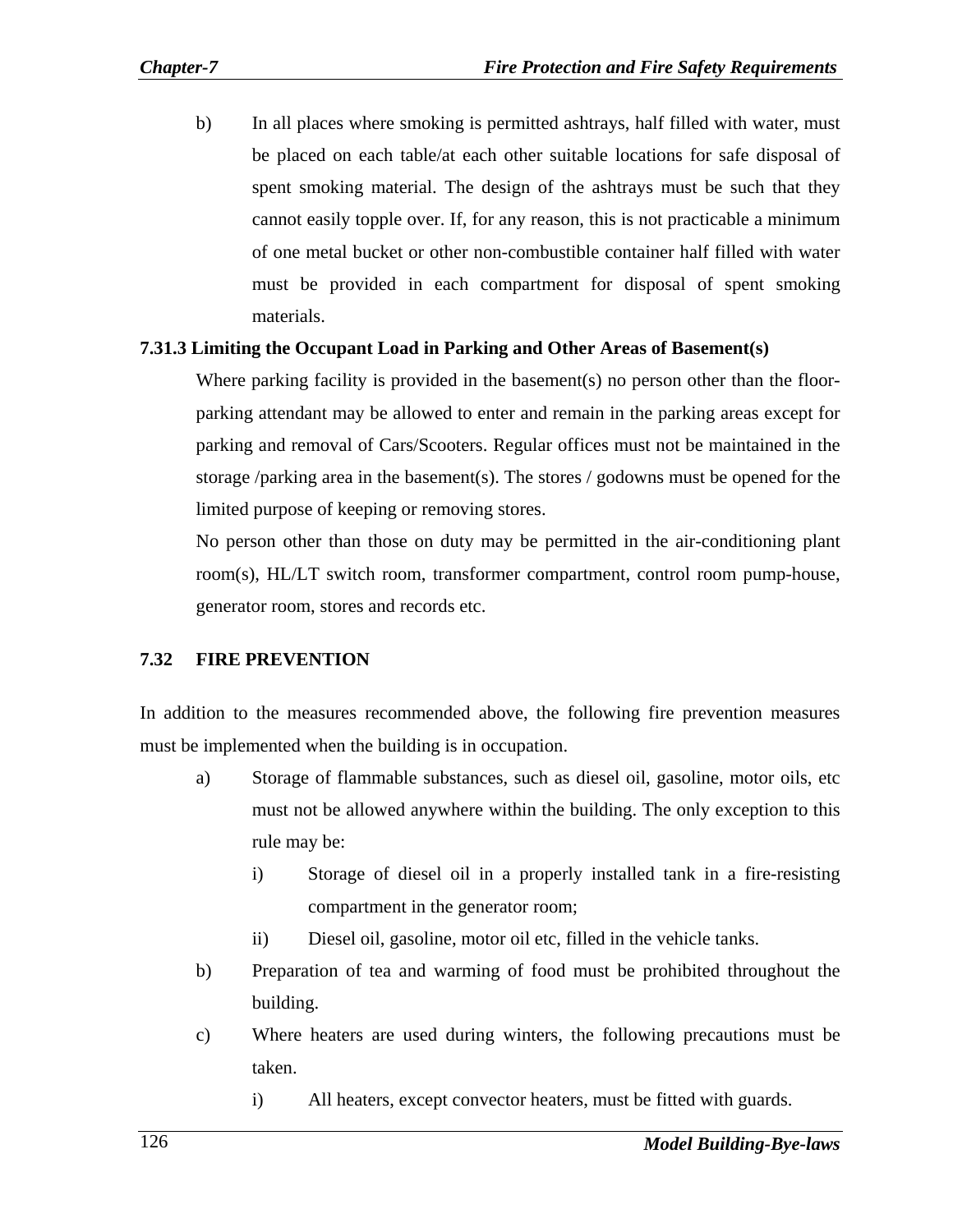- ii) Heaters must not be placed in direct contact with or too close to any combustible material.
- iii) Heaters must be kept away from curtains to ensure that the latter do not blow over the heater accidentally.
- iv) Heaters must not be left unattended while they are switched on.
- v) Defective heaters must be immediately removed from service until they have been repaired and tested for satisfactory performance.
- vi) Use of heaters must be prohibited in the entire basement, fire control room and in all weather maker rooms throughout the building. Also in all places where there is profusion of combustible flammable materials.
- d) Use of candles or other naked light flame must be forbidden throughout the building, except in the offices (for sealing letters only) and kitchen. When candles/ spirit lamps are used for sealing letters/packets, extreme care must be take to ensure that paper do not come in direct contact with the naked flame and the candle/spirit lamp does not topple over accidentally while still lighted. All candles/spirit lamps kitchen fires must be extinguished when no longer required.
- e) Fluorescent lights must not be directly above the open file racks in offices/record rooms. Where this is unavoidable, such lights must be switched on only for as long as they are needed.
- f) Filling up of old furniture and other combustible materials such as scrap paper, rags, etc. must not be permitted anywhere in the building. These must be promptly removed from the building.
- g) More than one portable electrical appliance must not be connected to any single electrical outlet.
- h) Used stencils, ink smeared combustible materials and empty ink tubes must not be allowed to accumulate in rooms/compartments where cyclostyling is done. These must be removed and disposed off regularly.
- i) All shutters/doors of main switch panels and compartments/shafts for electrical cables must be kept locked.